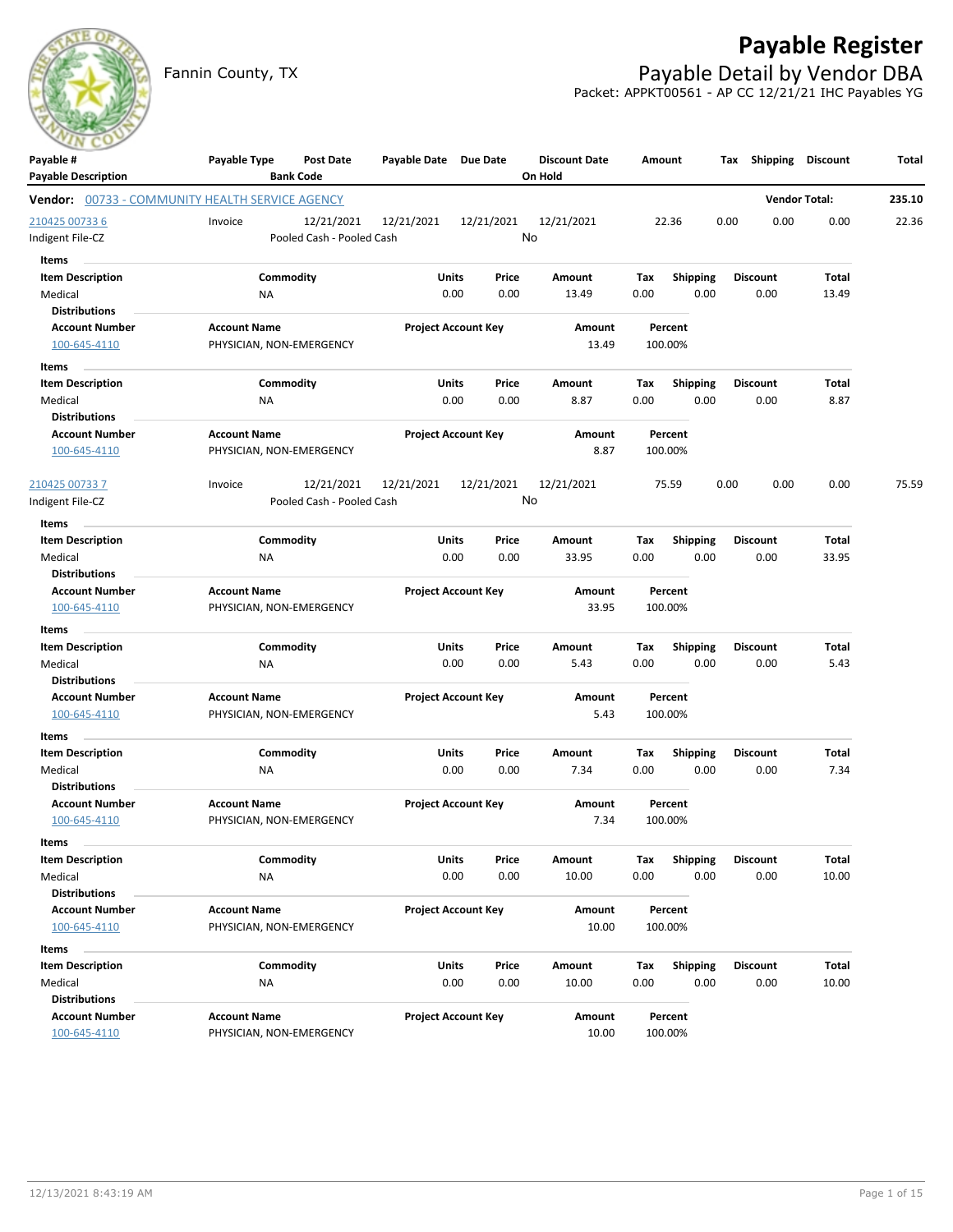| Payable Register                                           |                                                      |                       |                            |                                 | Packet: APPKT00561 - AP CC 12/21/21 IHC Payables YG |                         |                      |        |
|------------------------------------------------------------|------------------------------------------------------|-----------------------|----------------------------|---------------------------------|-----------------------------------------------------|-------------------------|----------------------|--------|
| Payable #<br><b>Payable Description</b>                    | Payable Type<br><b>Post Date</b><br><b>Bank Code</b> | Payable Date Due Date |                            | <b>Discount Date</b><br>On Hold | Amount                                              | Tax Shipping Discount   |                      | Total  |
| Items<br><b>Item Description</b><br>Medical                | Commodity<br>ΝA                                      | Units<br>0.00         | Price<br>0.00              | Amount<br>8.87                  | Tax<br><b>Shipping</b><br>0.00<br>0.00              | <b>Discount</b><br>0.00 | Total<br>8.87        |        |
| <b>Distributions</b><br><b>Account Number</b>              | <b>Account Name</b>                                  |                       | <b>Project Account Key</b> | Amount                          | Percent                                             |                         |                      |        |
| 100-645-4110                                               | PHYSICIAN, NON-EMERGENCY                             |                       |                            | 8.87                            | 100.00%                                             |                         |                      |        |
| 210635 00733 4                                             | 12/21/2021<br>Invoice                                | 12/21/2021            | 12/21/2021                 | 12/21/2021                      | 33.95                                               | 0.00<br>0.00            | 0.00                 | 33.95  |
| Indigent File-TW                                           | Pooled Cash - Pooled Cash                            |                       |                            | No                              |                                                     |                         |                      |        |
| Items                                                      |                                                      |                       |                            |                                 |                                                     |                         |                      |        |
| <b>Item Description</b><br>Medical                         | Commodity<br>NA                                      | Units<br>0.00         | Price<br>0.00              | Amount<br>33.95                 | Tax<br><b>Shipping</b><br>0.00<br>0.00              | <b>Discount</b><br>0.00 | Total<br>33.95       |        |
| <b>Distributions</b>                                       |                                                      |                       |                            |                                 |                                                     |                         |                      |        |
| <b>Account Number</b><br>100-645-4110                      | <b>Account Name</b><br>PHYSICIAN, NON-EMERGENCY      |                       | <b>Project Account Key</b> | Amount<br>33.95                 | Percent<br>100.00%                                  |                         |                      |        |
| 221102 00733 1                                             | 12/21/2021<br>Invoice                                | 12/21/2021            | 12/21/2021                 | 12/21/2021                      | 55.52                                               | 0.00<br>0.00            | 0.00                 | 55.52  |
| Indigent File-AM                                           | Pooled Cash - Pooled Cash                            |                       |                            | No                              |                                                     |                         |                      |        |
| Items                                                      |                                                      |                       |                            |                                 |                                                     |                         |                      |        |
| <b>Item Description</b>                                    | Commodity                                            | Units                 | Price                      | Amount                          | Tax<br><b>Shipping</b>                              | <b>Discount</b>         | Total                |        |
| Medical<br><b>Distributions</b>                            | ΝA                                                   | 0.00                  | 0.00                       | 55.52                           | 0.00<br>0.00                                        | 0.00                    | 55.52                |        |
| <b>Account Number</b><br>100-645-4110                      | <b>Account Name</b><br>PHYSICIAN, NON-EMERGENCY      |                       | <b>Project Account Key</b> | Amount<br>55.52                 | Percent<br>100.00%                                  |                         |                      |        |
| 221103 00733 1<br>Indigent File-AR                         | 12/21/2021<br>Invoice<br>Pooled Cash - Pooled Cash   | 12/21/2021            | 12/21/2021                 | 12/21/2021<br>No                | 47.68                                               | 0.00<br>0.00            | 0.00                 | 47.68  |
|                                                            |                                                      |                       |                            |                                 |                                                     |                         |                      |        |
| Items                                                      |                                                      |                       |                            |                                 |                                                     |                         |                      |        |
| <b>Item Description</b><br>Medical<br><b>Distributions</b> | Commodity<br>NA                                      | Units<br>0.00         | Price<br>0.00              | Amount<br>47.68                 | <b>Shipping</b><br>Tax<br>0.00<br>0.00              | <b>Discount</b><br>0.00 | Total<br>47.68       |        |
| <b>Account Number</b>                                      | <b>Account Name</b>                                  |                       | <b>Project Account Key</b> | Amount                          | Percent                                             |                         |                      |        |
| 100-645-4110                                               | PHYSICIAN, NON-EMERGENCY                             |                       |                            | 47.68                           | 100.00%                                             |                         |                      |        |
| Vendor: 01223 - CONCORD RADIOLOGY                          |                                                      |                       |                            |                                 |                                                     |                         | <b>Vendor Total:</b> | 218.93 |
| SO38448 01223 1                                            | 12/21/2021<br>Invoice                                | 12/21/2021            | 12/21/2021                 | 12/21/2021                      | 151.83                                              | 0.00<br>0.00            | 0.00                 | 151.83 |
| Indigent File-CK<br>Items                                  | Pooled Cash - Pooled Cash                            |                       |                            | No                              |                                                     |                         |                      |        |
| <b>Item Description</b>                                    | Commodity                                            | <b>Units</b>          | Price                      | Amount                          | <b>Shipping</b><br>Tax                              | <b>Discount</b>         | Total                |        |
| Medical                                                    | ΝA                                                   | 0.00                  | 0.00                       | 151.83                          | 0.00<br>0.00                                        | 0.00                    | 151.83               |        |
| <b>Distributions</b>                                       |                                                      |                       |                            |                                 |                                                     |                         |                      |        |
| <b>Account Number</b><br>100-565-4050                      | <b>Account Name</b><br>PRISONER MEDICAL              |                       | <b>Project Account Key</b> | Amount<br>151.83                | Percent<br>100.00%                                  |                         |                      |        |
| SO38448 01223 2                                            | 12/21/2021<br>Invoice                                | 12/21/2021            | 12/21/2021                 | 12/21/2021                      | 26.20                                               | 0.00<br>0.00            | 0.00                 | 26.20  |
| Indigent File-CK                                           | Pooled Cash - Pooled Cash                            |                       |                            | No                              |                                                     |                         |                      |        |
| Items                                                      |                                                      |                       |                            |                                 |                                                     |                         |                      |        |
| <b>Item Description</b>                                    | Commodity                                            | Units                 | Price                      | Amount                          | Shipping<br>Tax                                     | <b>Discount</b>         | Total                |        |
| Medical<br><b>Distributions</b>                            | ΝA                                                   | 0.00                  | 0.00                       | 26.20                           | 0.00<br>0.00                                        | 0.00                    | 26.20                |        |
| <b>Account Number</b>                                      | <b>Account Name</b>                                  |                       | <b>Project Account Key</b> |                                 |                                                     |                         |                      |        |
| 100-565-4050                                               | PRISONER MEDICAL                                     |                       |                            | Amount<br>26.20                 | Percent<br>100.00%                                  |                         |                      |        |
| SO39345 01223 1                                            | 12/21/2021<br>Invoice                                | 12/21/2021            | 12/21/2021                 | 12/21/2021                      | 32.08                                               | 0.00<br>0.00            | 0.00                 | 32.08  |
| Indigent File-B-F                                          | Pooled Cash - Pooled Cash                            |                       |                            | No                              |                                                     |                         |                      |        |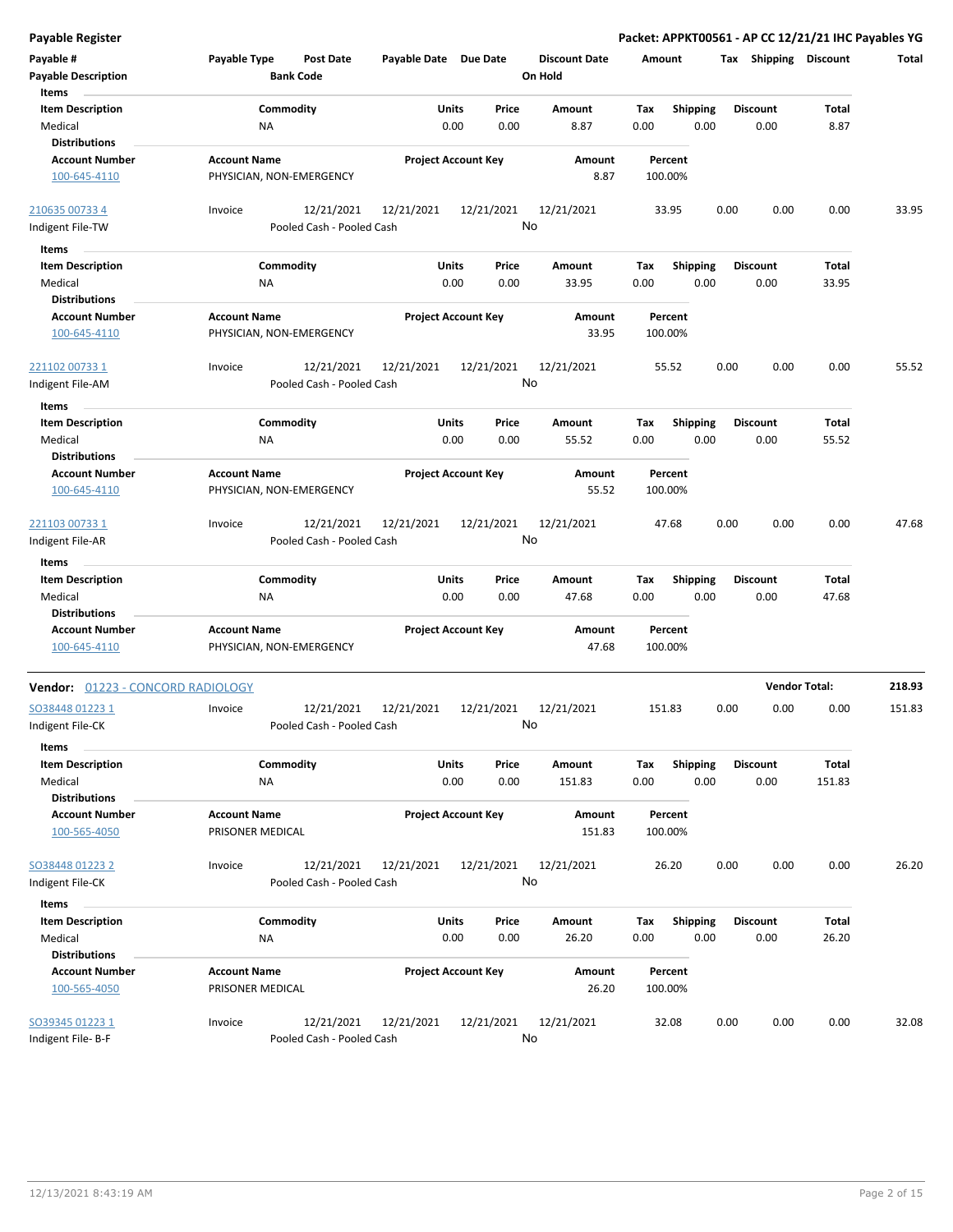| Payable Type<br>Payable Date Due Date<br>Post Date<br><b>Discount Date</b><br>Amount<br>Tax Shipping Discount<br>Total<br><b>Bank Code</b><br>On Hold<br>Items<br><b>Item Description</b><br>Units<br>Price<br><b>Shipping</b><br><b>Discount</b><br>Commodity<br>Amount<br>Tax<br>Total<br>0.00<br>0.00<br>Medical<br>0.00<br>32.08<br>0.00<br>0.00<br>32.08<br>ΝA<br><b>Distributions</b><br><b>Account Number</b><br><b>Account Name</b><br><b>Project Account Key</b><br>Amount<br>Percent<br>PRISONER MEDICAL<br>32.08<br>100.00%<br>100-565-4050<br>12/21/2021<br>12/21/2021<br>12/21/2021<br>0.00<br>0.00<br>8.82<br>Invoice<br>12/21/2021<br>8.82<br>0.00<br>No<br>Pooled Cash - Pooled Cash<br>Items<br><b>Item Description</b><br>Commodity<br><b>Shipping</b><br>Units<br>Price<br>Amount<br>Tax<br><b>Discount</b><br>Total<br>Medical<br>0.00<br>0.00<br>8.82<br>0.00<br>0.00<br>0.00<br>8.82<br>ΝA<br><b>Distributions</b><br><b>Project Account Key</b><br><b>Account Number</b><br><b>Account Name</b><br>Amount<br>Percent<br>8.82<br>100-565-4050<br>PRISONER MEDICAL<br>100.00%<br><b>Vendor Total:</b><br>1,275.60<br><b>Vendor:</b> 00965 - DATA RX MANAGEMENT<br>12/21/2021<br>12/21/2021<br>12/21/2021<br>12/21/2021<br>0.00<br>0.00<br>0.00<br>116.30<br>Invoice<br>116.30<br>No<br>Pooled Cash - Pooled Cash<br>Items<br>Commodity<br><b>Item Description</b><br>Units<br>Price<br>Amount<br>Tax<br><b>Shipping</b><br><b>Discount</b><br>Total<br>Medical<br><b>NA</b><br>0.00<br>0.00<br>0.00<br>0.00<br>0.00<br>116.30<br>116.30<br><b>Distributions</b><br><b>Account Name</b><br><b>Project Account Key</b><br><b>Account Number</b><br>Amount<br>Percent<br>PRESCRIPTIONS, DRUGS<br>116.30<br>100-645-4120<br>100.00%<br>12/21/2021<br>12/21/2021<br>12/21/2021<br>12/21/2021<br>27.06<br>0.00<br>0.00<br>0.00<br>27.06<br>Invoice<br>No<br>Pooled Cash - Pooled Cash<br>Items<br><b>Item Description</b><br>Commodity<br>Units<br>Total<br>Price<br>Amount<br>Tax<br><b>Shipping</b><br><b>Discount</b><br>Medical<br>0.00<br>0.00<br>27.06<br>0.00<br>0.00<br>0.00<br>27.06<br>ΝA<br><b>Distributions</b><br><b>Account Name</b><br><b>Project Account Key</b><br><b>Account Number</b><br>Amount<br>Percent<br>100-645-4120<br>PRESCRIPTIONS, DRUGS<br>27.06<br>100.00%<br>12/21/2021<br>0.00<br>0.00<br>0.00<br>$-61.22$<br>12/21/2021<br>12/21/2021<br>12/21/2021<br>$-61.22$<br>Credit Memo<br>No<br>Pooled Cash - Pooled Cash<br>Items<br><b>Item Description</b><br>Commodity<br>Units<br>Price<br><b>Shipping</b><br><b>Discount</b><br>Total<br>Amount<br>Tax<br>Medical<br>0.00<br>0.00<br>$-61.22$<br>0.00<br>0.00<br>0.00<br>$-61.22$<br><b>NA</b><br><b>Distributions</b><br><b>Account Number</b><br><b>Account Name</b><br><b>Project Account Key</b><br>Amount<br>Percent<br>PRESCRIPTIONS, DRUGS<br>100-645-4120<br>$-61.22$<br>100.00%<br>0.00<br>Invoice<br>12/21/2021<br>12/21/2021<br>12/21/2021<br>12/21/2021<br>0.00<br>0.00<br>30.19<br>210425 00965 6<br>30.19<br>No<br>Pooled Cash - Pooled Cash<br>Items<br><b>Item Description</b><br>Commodity<br>Units<br>Price<br>Amount<br>Shipping<br><b>Discount</b><br>Total<br>Tax<br>Medical<br>0.00<br>0.00<br>0.00<br>30.19<br><b>NA</b><br>0.00<br>30.19<br>0.00<br><b>Distributions</b><br><b>Account Name</b><br><b>Account Number</b><br><b>Project Account Key</b><br>Percent<br>Amount<br>100-645-4120<br>PRESCRIPTIONS, DRUGS<br>30.19<br>100.00%<br>Invoice<br>12/21/2021<br>12/21/2021<br>12/21/2021<br>12/21/2021<br>0.00<br>0.00<br>165.18<br>165.18<br>0.00<br>No<br>Pooled Cash - Pooled Cash |                                         |  |  |  |  |  |
|-------------------------------------------------------------------------------------------------------------------------------------------------------------------------------------------------------------------------------------------------------------------------------------------------------------------------------------------------------------------------------------------------------------------------------------------------------------------------------------------------------------------------------------------------------------------------------------------------------------------------------------------------------------------------------------------------------------------------------------------------------------------------------------------------------------------------------------------------------------------------------------------------------------------------------------------------------------------------------------------------------------------------------------------------------------------------------------------------------------------------------------------------------------------------------------------------------------------------------------------------------------------------------------------------------------------------------------------------------------------------------------------------------------------------------------------------------------------------------------------------------------------------------------------------------------------------------------------------------------------------------------------------------------------------------------------------------------------------------------------------------------------------------------------------------------------------------------------------------------------------------------------------------------------------------------------------------------------------------------------------------------------------------------------------------------------------------------------------------------------------------------------------------------------------------------------------------------------------------------------------------------------------------------------------------------------------------------------------------------------------------------------------------------------------------------------------------------------------------------------------------------------------------------------------------------------------------------------------------------------------------------------------------------------------------------------------------------------------------------------------------------------------------------------------------------------------------------------------------------------------------------------------------------------------------------------------------------------------------------------------------------------------------------------------------------------------------------------------------------------------------------------------------------------------------------------------------------------------------------------------------------------------------------------------------------------------------------------------------------------------------------------------------------------------------------------------------------------------------------------------------------------------------------------------------------------------------------------------------------------|-----------------------------------------|--|--|--|--|--|
|                                                                                                                                                                                                                                                                                                                                                                                                                                                                                                                                                                                                                                                                                                                                                                                                                                                                                                                                                                                                                                                                                                                                                                                                                                                                                                                                                                                                                                                                                                                                                                                                                                                                                                                                                                                                                                                                                                                                                                                                                                                                                                                                                                                                                                                                                                                                                                                                                                                                                                                                                                                                                                                                                                                                                                                                                                                                                                                                                                                                                                                                                                                                                                                                                                                                                                                                                                                                                                                                                                                                                                                                                   | Payable #<br><b>Payable Description</b> |  |  |  |  |  |
|                                                                                                                                                                                                                                                                                                                                                                                                                                                                                                                                                                                                                                                                                                                                                                                                                                                                                                                                                                                                                                                                                                                                                                                                                                                                                                                                                                                                                                                                                                                                                                                                                                                                                                                                                                                                                                                                                                                                                                                                                                                                                                                                                                                                                                                                                                                                                                                                                                                                                                                                                                                                                                                                                                                                                                                                                                                                                                                                                                                                                                                                                                                                                                                                                                                                                                                                                                                                                                                                                                                                                                                                                   |                                         |  |  |  |  |  |
|                                                                                                                                                                                                                                                                                                                                                                                                                                                                                                                                                                                                                                                                                                                                                                                                                                                                                                                                                                                                                                                                                                                                                                                                                                                                                                                                                                                                                                                                                                                                                                                                                                                                                                                                                                                                                                                                                                                                                                                                                                                                                                                                                                                                                                                                                                                                                                                                                                                                                                                                                                                                                                                                                                                                                                                                                                                                                                                                                                                                                                                                                                                                                                                                                                                                                                                                                                                                                                                                                                                                                                                                                   |                                         |  |  |  |  |  |
|                                                                                                                                                                                                                                                                                                                                                                                                                                                                                                                                                                                                                                                                                                                                                                                                                                                                                                                                                                                                                                                                                                                                                                                                                                                                                                                                                                                                                                                                                                                                                                                                                                                                                                                                                                                                                                                                                                                                                                                                                                                                                                                                                                                                                                                                                                                                                                                                                                                                                                                                                                                                                                                                                                                                                                                                                                                                                                                                                                                                                                                                                                                                                                                                                                                                                                                                                                                                                                                                                                                                                                                                                   | SO41364 01223 1<br>Indigent File-BF     |  |  |  |  |  |
|                                                                                                                                                                                                                                                                                                                                                                                                                                                                                                                                                                                                                                                                                                                                                                                                                                                                                                                                                                                                                                                                                                                                                                                                                                                                                                                                                                                                                                                                                                                                                                                                                                                                                                                                                                                                                                                                                                                                                                                                                                                                                                                                                                                                                                                                                                                                                                                                                                                                                                                                                                                                                                                                                                                                                                                                                                                                                                                                                                                                                                                                                                                                                                                                                                                                                                                                                                                                                                                                                                                                                                                                                   |                                         |  |  |  |  |  |
|                                                                                                                                                                                                                                                                                                                                                                                                                                                                                                                                                                                                                                                                                                                                                                                                                                                                                                                                                                                                                                                                                                                                                                                                                                                                                                                                                                                                                                                                                                                                                                                                                                                                                                                                                                                                                                                                                                                                                                                                                                                                                                                                                                                                                                                                                                                                                                                                                                                                                                                                                                                                                                                                                                                                                                                                                                                                                                                                                                                                                                                                                                                                                                                                                                                                                                                                                                                                                                                                                                                                                                                                                   |                                         |  |  |  |  |  |
|                                                                                                                                                                                                                                                                                                                                                                                                                                                                                                                                                                                                                                                                                                                                                                                                                                                                                                                                                                                                                                                                                                                                                                                                                                                                                                                                                                                                                                                                                                                                                                                                                                                                                                                                                                                                                                                                                                                                                                                                                                                                                                                                                                                                                                                                                                                                                                                                                                                                                                                                                                                                                                                                                                                                                                                                                                                                                                                                                                                                                                                                                                                                                                                                                                                                                                                                                                                                                                                                                                                                                                                                                   |                                         |  |  |  |  |  |
|                                                                                                                                                                                                                                                                                                                                                                                                                                                                                                                                                                                                                                                                                                                                                                                                                                                                                                                                                                                                                                                                                                                                                                                                                                                                                                                                                                                                                                                                                                                                                                                                                                                                                                                                                                                                                                                                                                                                                                                                                                                                                                                                                                                                                                                                                                                                                                                                                                                                                                                                                                                                                                                                                                                                                                                                                                                                                                                                                                                                                                                                                                                                                                                                                                                                                                                                                                                                                                                                                                                                                                                                                   |                                         |  |  |  |  |  |
|                                                                                                                                                                                                                                                                                                                                                                                                                                                                                                                                                                                                                                                                                                                                                                                                                                                                                                                                                                                                                                                                                                                                                                                                                                                                                                                                                                                                                                                                                                                                                                                                                                                                                                                                                                                                                                                                                                                                                                                                                                                                                                                                                                                                                                                                                                                                                                                                                                                                                                                                                                                                                                                                                                                                                                                                                                                                                                                                                                                                                                                                                                                                                                                                                                                                                                                                                                                                                                                                                                                                                                                                                   |                                         |  |  |  |  |  |
|                                                                                                                                                                                                                                                                                                                                                                                                                                                                                                                                                                                                                                                                                                                                                                                                                                                                                                                                                                                                                                                                                                                                                                                                                                                                                                                                                                                                                                                                                                                                                                                                                                                                                                                                                                                                                                                                                                                                                                                                                                                                                                                                                                                                                                                                                                                                                                                                                                                                                                                                                                                                                                                                                                                                                                                                                                                                                                                                                                                                                                                                                                                                                                                                                                                                                                                                                                                                                                                                                                                                                                                                                   |                                         |  |  |  |  |  |
|                                                                                                                                                                                                                                                                                                                                                                                                                                                                                                                                                                                                                                                                                                                                                                                                                                                                                                                                                                                                                                                                                                                                                                                                                                                                                                                                                                                                                                                                                                                                                                                                                                                                                                                                                                                                                                                                                                                                                                                                                                                                                                                                                                                                                                                                                                                                                                                                                                                                                                                                                                                                                                                                                                                                                                                                                                                                                                                                                                                                                                                                                                                                                                                                                                                                                                                                                                                                                                                                                                                                                                                                                   | 170305 00965 34<br>Indigent File-JM     |  |  |  |  |  |
|                                                                                                                                                                                                                                                                                                                                                                                                                                                                                                                                                                                                                                                                                                                                                                                                                                                                                                                                                                                                                                                                                                                                                                                                                                                                                                                                                                                                                                                                                                                                                                                                                                                                                                                                                                                                                                                                                                                                                                                                                                                                                                                                                                                                                                                                                                                                                                                                                                                                                                                                                                                                                                                                                                                                                                                                                                                                                                                                                                                                                                                                                                                                                                                                                                                                                                                                                                                                                                                                                                                                                                                                                   |                                         |  |  |  |  |  |
|                                                                                                                                                                                                                                                                                                                                                                                                                                                                                                                                                                                                                                                                                                                                                                                                                                                                                                                                                                                                                                                                                                                                                                                                                                                                                                                                                                                                                                                                                                                                                                                                                                                                                                                                                                                                                                                                                                                                                                                                                                                                                                                                                                                                                                                                                                                                                                                                                                                                                                                                                                                                                                                                                                                                                                                                                                                                                                                                                                                                                                                                                                                                                                                                                                                                                                                                                                                                                                                                                                                                                                                                                   |                                         |  |  |  |  |  |
|                                                                                                                                                                                                                                                                                                                                                                                                                                                                                                                                                                                                                                                                                                                                                                                                                                                                                                                                                                                                                                                                                                                                                                                                                                                                                                                                                                                                                                                                                                                                                                                                                                                                                                                                                                                                                                                                                                                                                                                                                                                                                                                                                                                                                                                                                                                                                                                                                                                                                                                                                                                                                                                                                                                                                                                                                                                                                                                                                                                                                                                                                                                                                                                                                                                                                                                                                                                                                                                                                                                                                                                                                   |                                         |  |  |  |  |  |
|                                                                                                                                                                                                                                                                                                                                                                                                                                                                                                                                                                                                                                                                                                                                                                                                                                                                                                                                                                                                                                                                                                                                                                                                                                                                                                                                                                                                                                                                                                                                                                                                                                                                                                                                                                                                                                                                                                                                                                                                                                                                                                                                                                                                                                                                                                                                                                                                                                                                                                                                                                                                                                                                                                                                                                                                                                                                                                                                                                                                                                                                                                                                                                                                                                                                                                                                                                                                                                                                                                                                                                                                                   |                                         |  |  |  |  |  |
|                                                                                                                                                                                                                                                                                                                                                                                                                                                                                                                                                                                                                                                                                                                                                                                                                                                                                                                                                                                                                                                                                                                                                                                                                                                                                                                                                                                                                                                                                                                                                                                                                                                                                                                                                                                                                                                                                                                                                                                                                                                                                                                                                                                                                                                                                                                                                                                                                                                                                                                                                                                                                                                                                                                                                                                                                                                                                                                                                                                                                                                                                                                                                                                                                                                                                                                                                                                                                                                                                                                                                                                                                   |                                         |  |  |  |  |  |
|                                                                                                                                                                                                                                                                                                                                                                                                                                                                                                                                                                                                                                                                                                                                                                                                                                                                                                                                                                                                                                                                                                                                                                                                                                                                                                                                                                                                                                                                                                                                                                                                                                                                                                                                                                                                                                                                                                                                                                                                                                                                                                                                                                                                                                                                                                                                                                                                                                                                                                                                                                                                                                                                                                                                                                                                                                                                                                                                                                                                                                                                                                                                                                                                                                                                                                                                                                                                                                                                                                                                                                                                                   |                                         |  |  |  |  |  |
|                                                                                                                                                                                                                                                                                                                                                                                                                                                                                                                                                                                                                                                                                                                                                                                                                                                                                                                                                                                                                                                                                                                                                                                                                                                                                                                                                                                                                                                                                                                                                                                                                                                                                                                                                                                                                                                                                                                                                                                                                                                                                                                                                                                                                                                                                                                                                                                                                                                                                                                                                                                                                                                                                                                                                                                                                                                                                                                                                                                                                                                                                                                                                                                                                                                                                                                                                                                                                                                                                                                                                                                                                   | 170902 00965 66<br>Indigent File-SF     |  |  |  |  |  |
|                                                                                                                                                                                                                                                                                                                                                                                                                                                                                                                                                                                                                                                                                                                                                                                                                                                                                                                                                                                                                                                                                                                                                                                                                                                                                                                                                                                                                                                                                                                                                                                                                                                                                                                                                                                                                                                                                                                                                                                                                                                                                                                                                                                                                                                                                                                                                                                                                                                                                                                                                                                                                                                                                                                                                                                                                                                                                                                                                                                                                                                                                                                                                                                                                                                                                                                                                                                                                                                                                                                                                                                                                   |                                         |  |  |  |  |  |
|                                                                                                                                                                                                                                                                                                                                                                                                                                                                                                                                                                                                                                                                                                                                                                                                                                                                                                                                                                                                                                                                                                                                                                                                                                                                                                                                                                                                                                                                                                                                                                                                                                                                                                                                                                                                                                                                                                                                                                                                                                                                                                                                                                                                                                                                                                                                                                                                                                                                                                                                                                                                                                                                                                                                                                                                                                                                                                                                                                                                                                                                                                                                                                                                                                                                                                                                                                                                                                                                                                                                                                                                                   |                                         |  |  |  |  |  |
|                                                                                                                                                                                                                                                                                                                                                                                                                                                                                                                                                                                                                                                                                                                                                                                                                                                                                                                                                                                                                                                                                                                                                                                                                                                                                                                                                                                                                                                                                                                                                                                                                                                                                                                                                                                                                                                                                                                                                                                                                                                                                                                                                                                                                                                                                                                                                                                                                                                                                                                                                                                                                                                                                                                                                                                                                                                                                                                                                                                                                                                                                                                                                                                                                                                                                                                                                                                                                                                                                                                                                                                                                   |                                         |  |  |  |  |  |
|                                                                                                                                                                                                                                                                                                                                                                                                                                                                                                                                                                                                                                                                                                                                                                                                                                                                                                                                                                                                                                                                                                                                                                                                                                                                                                                                                                                                                                                                                                                                                                                                                                                                                                                                                                                                                                                                                                                                                                                                                                                                                                                                                                                                                                                                                                                                                                                                                                                                                                                                                                                                                                                                                                                                                                                                                                                                                                                                                                                                                                                                                                                                                                                                                                                                                                                                                                                                                                                                                                                                                                                                                   |                                         |  |  |  |  |  |
|                                                                                                                                                                                                                                                                                                                                                                                                                                                                                                                                                                                                                                                                                                                                                                                                                                                                                                                                                                                                                                                                                                                                                                                                                                                                                                                                                                                                                                                                                                                                                                                                                                                                                                                                                                                                                                                                                                                                                                                                                                                                                                                                                                                                                                                                                                                                                                                                                                                                                                                                                                                                                                                                                                                                                                                                                                                                                                                                                                                                                                                                                                                                                                                                                                                                                                                                                                                                                                                                                                                                                                                                                   |                                         |  |  |  |  |  |
|                                                                                                                                                                                                                                                                                                                                                                                                                                                                                                                                                                                                                                                                                                                                                                                                                                                                                                                                                                                                                                                                                                                                                                                                                                                                                                                                                                                                                                                                                                                                                                                                                                                                                                                                                                                                                                                                                                                                                                                                                                                                                                                                                                                                                                                                                                                                                                                                                                                                                                                                                                                                                                                                                                                                                                                                                                                                                                                                                                                                                                                                                                                                                                                                                                                                                                                                                                                                                                                                                                                                                                                                                   | 170902 00965 66 CR<br>Indigent File-SF  |  |  |  |  |  |
|                                                                                                                                                                                                                                                                                                                                                                                                                                                                                                                                                                                                                                                                                                                                                                                                                                                                                                                                                                                                                                                                                                                                                                                                                                                                                                                                                                                                                                                                                                                                                                                                                                                                                                                                                                                                                                                                                                                                                                                                                                                                                                                                                                                                                                                                                                                                                                                                                                                                                                                                                                                                                                                                                                                                                                                                                                                                                                                                                                                                                                                                                                                                                                                                                                                                                                                                                                                                                                                                                                                                                                                                                   |                                         |  |  |  |  |  |
|                                                                                                                                                                                                                                                                                                                                                                                                                                                                                                                                                                                                                                                                                                                                                                                                                                                                                                                                                                                                                                                                                                                                                                                                                                                                                                                                                                                                                                                                                                                                                                                                                                                                                                                                                                                                                                                                                                                                                                                                                                                                                                                                                                                                                                                                                                                                                                                                                                                                                                                                                                                                                                                                                                                                                                                                                                                                                                                                                                                                                                                                                                                                                                                                                                                                                                                                                                                                                                                                                                                                                                                                                   |                                         |  |  |  |  |  |
|                                                                                                                                                                                                                                                                                                                                                                                                                                                                                                                                                                                                                                                                                                                                                                                                                                                                                                                                                                                                                                                                                                                                                                                                                                                                                                                                                                                                                                                                                                                                                                                                                                                                                                                                                                                                                                                                                                                                                                                                                                                                                                                                                                                                                                                                                                                                                                                                                                                                                                                                                                                                                                                                                                                                                                                                                                                                                                                                                                                                                                                                                                                                                                                                                                                                                                                                                                                                                                                                                                                                                                                                                   |                                         |  |  |  |  |  |
|                                                                                                                                                                                                                                                                                                                                                                                                                                                                                                                                                                                                                                                                                                                                                                                                                                                                                                                                                                                                                                                                                                                                                                                                                                                                                                                                                                                                                                                                                                                                                                                                                                                                                                                                                                                                                                                                                                                                                                                                                                                                                                                                                                                                                                                                                                                                                                                                                                                                                                                                                                                                                                                                                                                                                                                                                                                                                                                                                                                                                                                                                                                                                                                                                                                                                                                                                                                                                                                                                                                                                                                                                   |                                         |  |  |  |  |  |
|                                                                                                                                                                                                                                                                                                                                                                                                                                                                                                                                                                                                                                                                                                                                                                                                                                                                                                                                                                                                                                                                                                                                                                                                                                                                                                                                                                                                                                                                                                                                                                                                                                                                                                                                                                                                                                                                                                                                                                                                                                                                                                                                                                                                                                                                                                                                                                                                                                                                                                                                                                                                                                                                                                                                                                                                                                                                                                                                                                                                                                                                                                                                                                                                                                                                                                                                                                                                                                                                                                                                                                                                                   |                                         |  |  |  |  |  |
|                                                                                                                                                                                                                                                                                                                                                                                                                                                                                                                                                                                                                                                                                                                                                                                                                                                                                                                                                                                                                                                                                                                                                                                                                                                                                                                                                                                                                                                                                                                                                                                                                                                                                                                                                                                                                                                                                                                                                                                                                                                                                                                                                                                                                                                                                                                                                                                                                                                                                                                                                                                                                                                                                                                                                                                                                                                                                                                                                                                                                                                                                                                                                                                                                                                                                                                                                                                                                                                                                                                                                                                                                   |                                         |  |  |  |  |  |
|                                                                                                                                                                                                                                                                                                                                                                                                                                                                                                                                                                                                                                                                                                                                                                                                                                                                                                                                                                                                                                                                                                                                                                                                                                                                                                                                                                                                                                                                                                                                                                                                                                                                                                                                                                                                                                                                                                                                                                                                                                                                                                                                                                                                                                                                                                                                                                                                                                                                                                                                                                                                                                                                                                                                                                                                                                                                                                                                                                                                                                                                                                                                                                                                                                                                                                                                                                                                                                                                                                                                                                                                                   |                                         |  |  |  |  |  |
|                                                                                                                                                                                                                                                                                                                                                                                                                                                                                                                                                                                                                                                                                                                                                                                                                                                                                                                                                                                                                                                                                                                                                                                                                                                                                                                                                                                                                                                                                                                                                                                                                                                                                                                                                                                                                                                                                                                                                                                                                                                                                                                                                                                                                                                                                                                                                                                                                                                                                                                                                                                                                                                                                                                                                                                                                                                                                                                                                                                                                                                                                                                                                                                                                                                                                                                                                                                                                                                                                                                                                                                                                   | Indigent File-CZ                        |  |  |  |  |  |
|                                                                                                                                                                                                                                                                                                                                                                                                                                                                                                                                                                                                                                                                                                                                                                                                                                                                                                                                                                                                                                                                                                                                                                                                                                                                                                                                                                                                                                                                                                                                                                                                                                                                                                                                                                                                                                                                                                                                                                                                                                                                                                                                                                                                                                                                                                                                                                                                                                                                                                                                                                                                                                                                                                                                                                                                                                                                                                                                                                                                                                                                                                                                                                                                                                                                                                                                                                                                                                                                                                                                                                                                                   |                                         |  |  |  |  |  |
|                                                                                                                                                                                                                                                                                                                                                                                                                                                                                                                                                                                                                                                                                                                                                                                                                                                                                                                                                                                                                                                                                                                                                                                                                                                                                                                                                                                                                                                                                                                                                                                                                                                                                                                                                                                                                                                                                                                                                                                                                                                                                                                                                                                                                                                                                                                                                                                                                                                                                                                                                                                                                                                                                                                                                                                                                                                                                                                                                                                                                                                                                                                                                                                                                                                                                                                                                                                                                                                                                                                                                                                                                   |                                         |  |  |  |  |  |
|                                                                                                                                                                                                                                                                                                                                                                                                                                                                                                                                                                                                                                                                                                                                                                                                                                                                                                                                                                                                                                                                                                                                                                                                                                                                                                                                                                                                                                                                                                                                                                                                                                                                                                                                                                                                                                                                                                                                                                                                                                                                                                                                                                                                                                                                                                                                                                                                                                                                                                                                                                                                                                                                                                                                                                                                                                                                                                                                                                                                                                                                                                                                                                                                                                                                                                                                                                                                                                                                                                                                                                                                                   |                                         |  |  |  |  |  |
|                                                                                                                                                                                                                                                                                                                                                                                                                                                                                                                                                                                                                                                                                                                                                                                                                                                                                                                                                                                                                                                                                                                                                                                                                                                                                                                                                                                                                                                                                                                                                                                                                                                                                                                                                                                                                                                                                                                                                                                                                                                                                                                                                                                                                                                                                                                                                                                                                                                                                                                                                                                                                                                                                                                                                                                                                                                                                                                                                                                                                                                                                                                                                                                                                                                                                                                                                                                                                                                                                                                                                                                                                   |                                         |  |  |  |  |  |
|                                                                                                                                                                                                                                                                                                                                                                                                                                                                                                                                                                                                                                                                                                                                                                                                                                                                                                                                                                                                                                                                                                                                                                                                                                                                                                                                                                                                                                                                                                                                                                                                                                                                                                                                                                                                                                                                                                                                                                                                                                                                                                                                                                                                                                                                                                                                                                                                                                                                                                                                                                                                                                                                                                                                                                                                                                                                                                                                                                                                                                                                                                                                                                                                                                                                                                                                                                                                                                                                                                                                                                                                                   |                                         |  |  |  |  |  |
|                                                                                                                                                                                                                                                                                                                                                                                                                                                                                                                                                                                                                                                                                                                                                                                                                                                                                                                                                                                                                                                                                                                                                                                                                                                                                                                                                                                                                                                                                                                                                                                                                                                                                                                                                                                                                                                                                                                                                                                                                                                                                                                                                                                                                                                                                                                                                                                                                                                                                                                                                                                                                                                                                                                                                                                                                                                                                                                                                                                                                                                                                                                                                                                                                                                                                                                                                                                                                                                                                                                                                                                                                   | 210426 00965 6 -<br>Indigent File-SC    |  |  |  |  |  |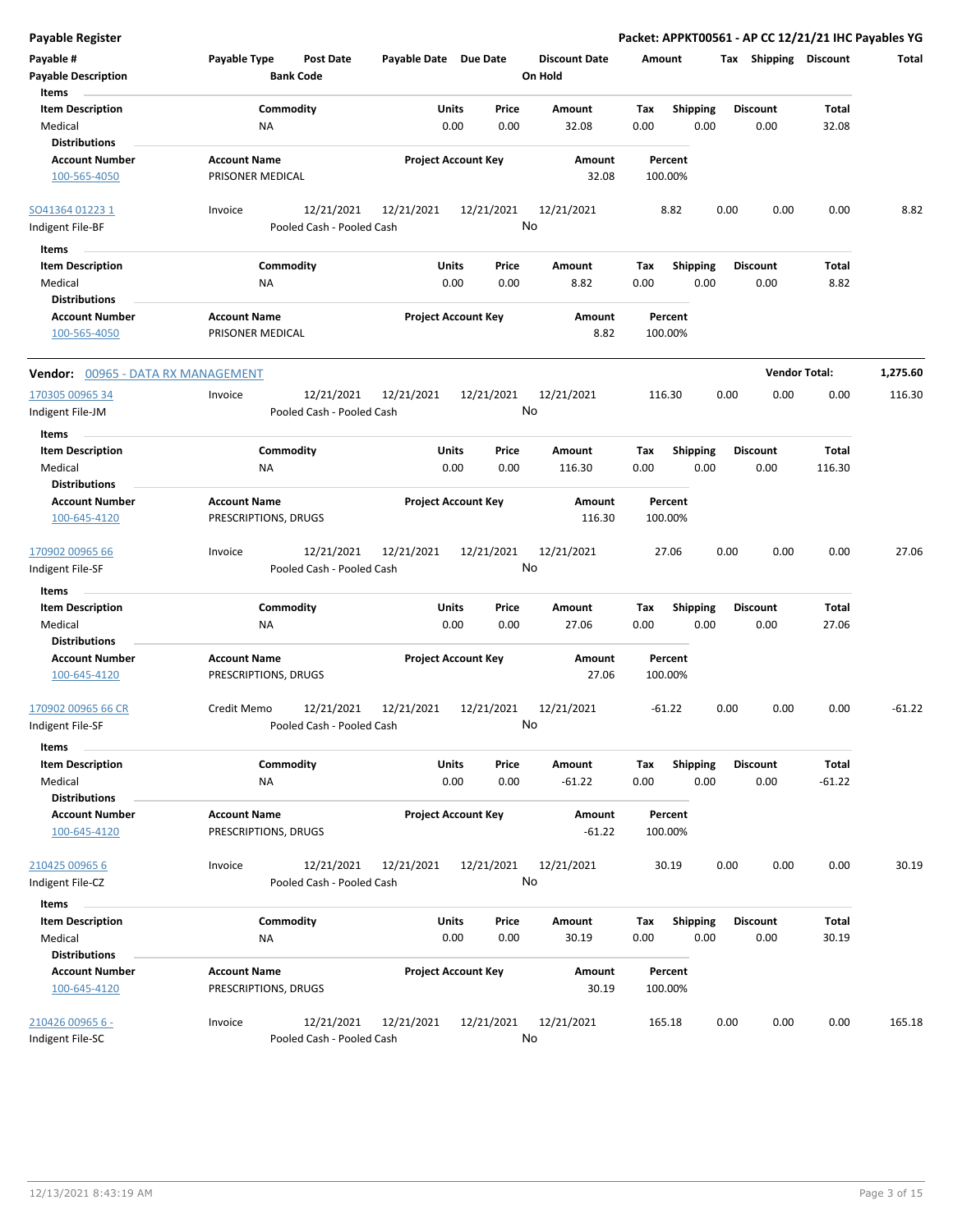**Payable Register Packet: APPKT00561 - AP CC 12/21/21 IHC Payables YG**

| Payable #<br><b>Payable Description</b> | Payable Type             | <b>Post Date</b><br><b>Bank Code</b> | Payable Date Due Date |                            | On Hold | <b>Discount Date</b> | Amount |                 | Tax  | Shipping        | <b>Discount</b> | Total  |
|-----------------------------------------|--------------------------|--------------------------------------|-----------------------|----------------------------|---------|----------------------|--------|-----------------|------|-----------------|-----------------|--------|
| Items                                   |                          |                                      |                       |                            |         |                      |        |                 |      |                 |                 |        |
| <b>Item Description</b>                 |                          | Commodity                            |                       | Units<br>Price             |         | Amount               | Tax    | <b>Shipping</b> |      | <b>Discount</b> | Total           |        |
| Medical                                 | ΝA                       |                                      |                       | 0.00<br>0.00               |         | 106.88               | 0.00   | 0.00            |      | 0.00            | 106.88          |        |
| <b>Distributions</b>                    |                          |                                      |                       |                            |         |                      |        |                 |      |                 |                 |        |
| <b>Account Number</b>                   | <b>Account Name</b>      |                                      |                       | <b>Project Account Key</b> |         | Amount               |        | Percent         |      |                 |                 |        |
| 100-645-4120                            | PRESCRIPTIONS, DRUGS     |                                      |                       |                            |         | 106.88               |        | 100.00%         |      |                 |                 |        |
| Items                                   |                          |                                      |                       |                            |         |                      |        |                 |      |                 |                 |        |
| <b>Item Description</b>                 |                          | Commodity                            |                       | Units<br>Price             |         | Amount               | Тах    | Shipping        |      | <b>Discount</b> | Total           |        |
| Medical                                 | ΝA                       |                                      |                       | 0.00<br>0.00               |         | 58.30                | 0.00   | 0.00            |      | 0.00            | 58.30           |        |
| <b>Distributions</b>                    |                          |                                      |                       |                            |         |                      |        |                 |      |                 |                 |        |
| <b>Account Number</b>                   | <b>Account Name</b>      |                                      |                       | <b>Project Account Key</b> |         | Amount               |        | Percent         |      |                 |                 |        |
| 100-645-4120                            | PRESCRIPTIONS, DRUGS     |                                      |                       |                            |         | 58.30                |        | 100.00%         |      |                 |                 |        |
| 210631 00965 4                          | Invoice                  | 12/21/2021                           | 12/21/2021            | 12/21/2021                 |         | 12/21/2021           |        | 138.25          | 0.00 | 0.00            | 0.00            | 138.25 |
| ndigent File-DJ                         |                          | Pooled Cash - Pooled Cash            |                       |                            | No      |                      |        |                 |      |                 |                 |        |
| Items                                   |                          |                                      |                       |                            |         |                      |        |                 |      |                 |                 |        |
| <b>Item Description</b>                 |                          | Commodity                            |                       | Units<br>Price             |         | Amount               | Tax    | <b>Shipping</b> |      | <b>Discount</b> | Total           |        |
| Medical                                 | <b>NA</b>                |                                      |                       | 0.00<br>0.00               |         | 32.41                | 0.00   | 0.00            |      | 0.00            | 32.41           |        |
| <b>Distributions</b>                    |                          |                                      |                       |                            |         |                      |        |                 |      |                 |                 |        |
| <b>Account Number</b>                   | <b>Account Name</b>      |                                      |                       | <b>Project Account Key</b> |         | Amount               |        | Percent         |      |                 |                 |        |
| 100-645-4120                            | PRESCRIPTIONS, DRUGS     |                                      |                       |                            |         | 32.41                |        | 100.00%         |      |                 |                 |        |
| Items                                   |                          |                                      |                       |                            |         |                      |        |                 |      |                 |                 |        |
| <b>Item Description</b>                 |                          | Commodity                            |                       | Units<br>Price             |         | Amount               | Тах    | <b>Shipping</b> |      | <b>Discount</b> | Total           |        |
| Medical                                 | ΝA                       |                                      |                       | 0.00<br>0.00               |         | 105.84               | 0.00   | 0.00            |      | 0.00            | 105.84          |        |
| <b>Distributions</b>                    |                          |                                      |                       |                            |         |                      |        |                 |      |                 |                 |        |
| <b>Account Number</b>                   | <b>Account Name</b>      |                                      |                       | <b>Project Account Key</b> |         | Amount               |        | Percent         |      |                 |                 |        |
| 100-645-4120                            | PRESCRIPTIONS, DRUGS     |                                      |                       |                            |         | 105.84               |        | 100.00%         |      |                 |                 |        |
|                                         |                          |                                      |                       |                            |         |                      |        |                 |      |                 |                 |        |
| <u>211216 00965 15</u>                  | Invoice                  | 12/21/2021                           | 12/21/2021            | 12/21/2021                 |         | 12/21/2021           |        | 106.88          | 0.00 | 0.00            | 0.00            | 106.88 |
| ndigent File-EC                         |                          | Pooled Cash - Pooled Cash            |                       |                            | No      |                      |        |                 |      |                 |                 |        |
| Items                                   |                          |                                      |                       |                            |         |                      |        |                 |      |                 |                 |        |
| <b>Item Description</b>                 |                          | Commodity                            |                       | Units<br>Price             |         | Amount               | Tax    | <b>Shipping</b> |      | Discount        | Total           |        |
| Medical                                 | ΝA                       |                                      |                       | 0.00<br>0.00               |         | 106.88               | 0.00   | 0.00            |      | 0.00            | 106.88          |        |
| <b>Distributions</b>                    |                          |                                      |                       |                            |         |                      |        |                 |      |                 |                 |        |
| <b>Account Number</b>                   | <b>Account Name</b>      |                                      |                       | <b>Project Account Key</b> |         | Amount               |        | Percent         |      |                 |                 |        |
| 100-645-4120                            | PRESCRIPTIONS, DRUGS     |                                      |                       |                            |         | 106.88               |        | 100.00%         |      |                 |                 |        |
| 220901 00965 2                          | Invoice                  | 12/21/2021                           | 12/21/2021            | 12/21/2021                 |         | 12/21/2021           |        | 426.23          | 0.00 | 0.00            | 0.00            | 426.23 |
| ndigent File-TM                         |                          | Pooled Cash - Pooled Cash            |                       |                            | No      |                      |        |                 |      |                 |                 |        |
| <b>Items</b>                            |                          |                                      |                       |                            |         |                      |        |                 |      |                 |                 |        |
| <b>Item Description</b>                 |                          | Commodity                            |                       | Units<br>Price             |         | Amount               | Tax    | Shipping        |      | <b>Discount</b> | Total           |        |
| Medical                                 | <b>NA</b>                |                                      |                       | 0.00<br>0.00               |         | 62.52                | 0.00   | 0.00            |      | 0.00            | 62.52           |        |
| <b>Distributions</b>                    |                          |                                      |                       |                            |         |                      |        |                 |      |                 |                 |        |
| <b>Account Number</b>                   | <b>Account Name</b>      |                                      |                       | <b>Project Account Key</b> |         | Amount               |        | Percent         |      |                 |                 |        |
| 100-645-4120                            | PRESCRIPTIONS, DRUGS     |                                      |                       |                            |         | 62.52                |        | 100.00%         |      |                 |                 |        |
|                                         |                          |                                      |                       |                            |         |                      |        |                 |      |                 |                 |        |
| Items                                   |                          |                                      |                       |                            |         |                      |        |                 |      |                 |                 |        |
| <b>Item Description</b>                 |                          | Commodity                            |                       | Units<br>Price             |         | Amount               | Tax    | <b>Shipping</b> |      | Discount        | Total           |        |
| Medical<br><b>Distributions</b>         | ΝA                       |                                      |                       | 0.00<br>0.00               |         | 4.93                 | 0.00   | 0.00            |      | 0.00            | 4.93            |        |
| <b>Account Number</b>                   | <b>Account Name</b>      |                                      |                       | <b>Project Account Key</b> |         | Amount               |        | Percent         |      |                 |                 |        |
|                                         |                          |                                      |                       |                            |         | 4.93                 |        |                 |      |                 |                 |        |
| 100-645-4090                            | <b>DIABETIC SUPPLIES</b> |                                      |                       |                            |         |                      |        | 100.00%         |      |                 |                 |        |
| Items                                   |                          |                                      |                       |                            |         |                      |        |                 |      |                 |                 |        |
| <b>Item Description</b>                 |                          | Commodity                            |                       | Units<br>Price             |         | Amount               | Tax    | <b>Shipping</b> |      | Discount        | Total           |        |
| Medical                                 | NA                       |                                      |                       | 0.00<br>0.00               |         | 29.82                | 0.00   | 0.00            |      | 0.00            | 29.82           |        |
| <b>Distributions</b>                    |                          |                                      |                       |                            |         |                      |        |                 |      |                 |                 |        |
| <b>Account Number</b>                   | <b>Account Name</b>      |                                      |                       | <b>Project Account Key</b> |         | Amount               |        | Percent         |      |                 |                 |        |
| 100-645-4090                            | <b>DIABETIC SUPPLIES</b> |                                      |                       |                            |         | 29.82                |        | 100.00%         |      |                 |                 |        |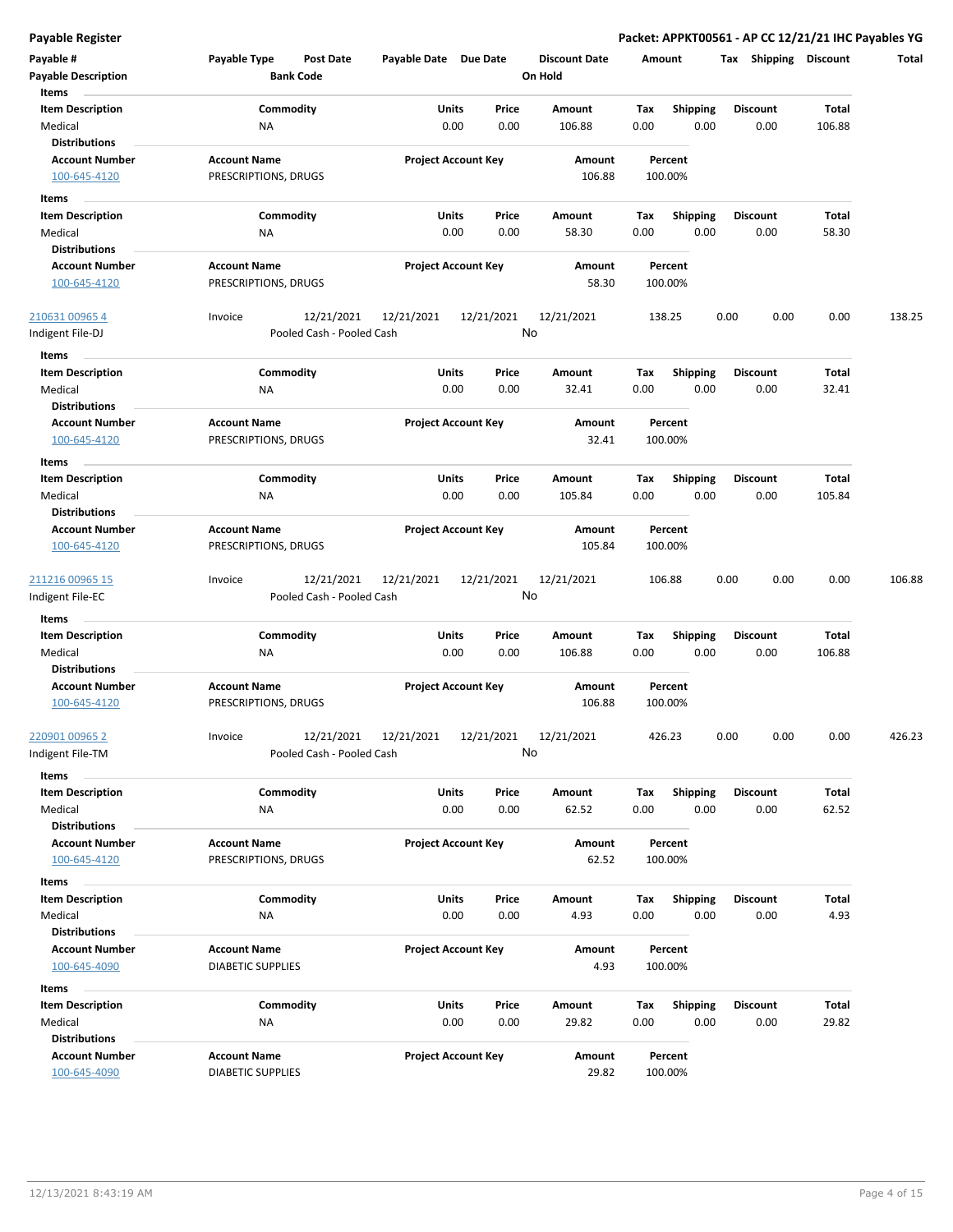**Payable Register Packet: APPKT00561 - AP CC 12/21/21 IHC Payables YG**

| Payable #<br><b>Payable Description</b>                       | Payable Type<br>Post Date<br><b>Bank Code</b>      | Payable Date Due Date      | <b>Discount Date</b><br>On Hold     | Amount                                 | Shipping<br>Tax         | <b>Discount</b>          | Total    |
|---------------------------------------------------------------|----------------------------------------------------|----------------------------|-------------------------------------|----------------------------------------|-------------------------|--------------------------|----------|
| Items                                                         |                                                    |                            |                                     |                                        |                         |                          |          |
| <b>Item Description</b><br>Medical                            | Commodity<br>NA                                    | Units<br>0.00              | Price<br>Amount<br>0.00<br>164.48   | Tax<br><b>Shipping</b><br>0.00<br>0.00 | Discount<br>0.00        | Total<br>164.48          |          |
| <b>Distributions</b>                                          |                                                    |                            |                                     |                                        |                         |                          |          |
| <b>Account Number</b><br>100-645-4120                         | <b>Account Name</b><br>PRESCRIPTIONS, DRUGS        | <b>Project Account Key</b> | Amount<br>164.48                    | Percent<br>100.00%                     |                         |                          |          |
| Items                                                         |                                                    |                            |                                     |                                        |                         |                          |          |
| <b>Item Description</b><br>Medical<br><b>Distributions</b>    | Commodity<br>NA                                    | Units<br>0.00              | Price<br>Amount<br>0.00<br>164.48   | Tax<br><b>Shipping</b><br>0.00<br>0.00 | <b>Discount</b><br>0.00 | <b>Total</b><br>164.48   |          |
| <b>Account Number</b><br>100-645-4120                         | <b>Account Name</b><br>PRESCRIPTIONS, DRUGS        | <b>Project Account Key</b> | Amount<br>164.48                    | Percent<br>100.00%                     |                         |                          |          |
| <u>221103 00965 1</u><br>Indigent File-AR                     | 12/21/2021<br>Invoice<br>Pooled Cash - Pooled Cash | 12/21/2021<br>12/21/2021   | 12/21/2021<br>No                    | 326.73                                 | 0.00<br>0.00            | 0.00                     | 326.73   |
| Items                                                         |                                                    |                            |                                     |                                        |                         |                          |          |
| <b>Item Description</b><br>Medical                            | Commodity<br>NA                                    | <b>Units</b><br>0.00       | Price<br>Amount<br>0.00<br>15.99    | Tax<br><b>Shipping</b><br>0.00<br>0.00 | Discount<br>0.00        | <b>Total</b><br>15.99    |          |
| <b>Distributions</b><br><b>Account Number</b>                 | <b>Account Name</b>                                | <b>Project Account Key</b> | Amount                              | Percent                                |                         |                          |          |
| 100-645-4120                                                  | PRESCRIPTIONS, DRUGS                               |                            | 15.99                               | 100.00%                                |                         |                          |          |
| Items                                                         |                                                    |                            |                                     |                                        | <b>Discount</b>         |                          |          |
| <b>Item Description</b><br>Medical<br><b>Distributions</b>    | Commodity<br>NA                                    | Units<br>0.00              | Price<br>Amount<br>0.00<br>106.49   | <b>Shipping</b><br>Tax<br>0.00<br>0.00 | 0.00                    | Total<br>106.49          |          |
| <b>Account Number</b><br>100-645-4120                         | <b>Account Name</b><br>PRESCRIPTIONS, DRUGS        | <b>Project Account Key</b> | Amount<br>106.49                    | Percent<br>100.00%                     |                         |                          |          |
| Items                                                         |                                                    |                            |                                     |                                        |                         |                          |          |
| <b>Item Description</b><br>Medical<br><b>Distributions</b>    | Commodity<br>NA                                    | Units<br>0.00              | Price<br>Amount<br>0.00<br>154.24   | Tax<br><b>Shipping</b><br>0.00<br>0.00 | Discount<br>0.00        | Total<br>154.24          |          |
| <b>Account Number</b><br>100-645-4120                         | <b>Account Name</b><br>PRESCRIPTIONS, DRUGS        | <b>Project Account Key</b> | Amount<br>154.24                    | Percent<br>100.00%                     |                         |                          |          |
| Items                                                         |                                                    |                            |                                     |                                        |                         |                          |          |
| <b>Item Description</b><br>Medical                            | Commodity<br>NA                                    | Units<br>0.00              | Price<br>Amount<br>0.00<br>50.01    | Tax<br><b>Shipping</b><br>0.00<br>0.00 | <b>Discount</b><br>0.00 | Total<br>50.01           |          |
| <b>Distributions</b><br><b>Account Number</b><br>100-645-4090 | <b>Account Name</b><br><b>DIABETIC SUPPLIES</b>    | <b>Project Account Key</b> | Amount<br>50.01                     | Percent<br>100.00%                     |                         |                          |          |
| <b>Vendor:</b> 01107 - HUNT REGIONAL MEDICAL CENTER           |                                                    |                            |                                     |                                        |                         | <b>Vendor Total:</b>     | 2,020.26 |
| 210631 01107 1<br>ndigent File-DJ                             | 12/21/2021<br>Invoice<br>Pooled Cash - Pooled Cash | 12/21/2021<br>12/21/2021   | 12/21/2021<br>No                    | 2,020.26                               | 0.00<br>0.00            | 0.00                     | 2,020.26 |
| Items                                                         |                                                    |                            |                                     |                                        |                         |                          |          |
| <b>Item Description</b><br>Medical<br><b>Distributions</b>    | Commodity<br>NA                                    | <b>Units</b><br>0.00       | Amount<br>Price<br>2,020.26<br>0.00 | Shipping<br>Tax<br>0.00<br>0.00        | <b>Discount</b><br>0.00 | <b>Total</b><br>2,020.26 |          |
| <b>Account Number</b><br>100-645-4140                         | <b>Account Name</b><br>HOSPITAL, OUTPATIENT        | <b>Project Account Key</b> | Amount<br>2,020.26                  | Percent<br>100.00%                     |                         |                          |          |
| Vendor: 00510 - LABORATORY CORP. OF AMERICA                   |                                                    |                            |                                     |                                        |                         | <b>Vendor Total:</b>     | 50.87    |
|                                                               |                                                    |                            |                                     |                                        |                         |                          |          |
| 210425 00510 5<br>ndigent File-CZ                             | 12/21/2021<br>Invoice<br>Pooled Cash - Pooled Cash | 12/21/2021<br>12/21/2021   | 12/21/2021<br>No                    | 50.87                                  | 0.00<br>0.00            | 0.00                     | 50.87    |
| Items<br><b>Item Description</b>                              | Commodity                                          | <b>Units</b>               | Price<br>Amount                     | Shipping<br>Tax                        | <b>Discount</b>         | <b>Total</b>             |          |
| Medical<br><b>Distributions</b>                               | NA                                                 | 0.00                       | 0.00<br>6.53                        | 0.00<br>0.00                           | 0.00                    | 6.53                     |          |
| <b>Account Number</b><br>100-645-4150                         | <b>Account Name</b><br>LABORATORY/X-RAY            | <b>Project Account Key</b> | Amount<br>6.53                      | Percent<br>100.00%                     |                         |                          |          |

 $\overline{a}$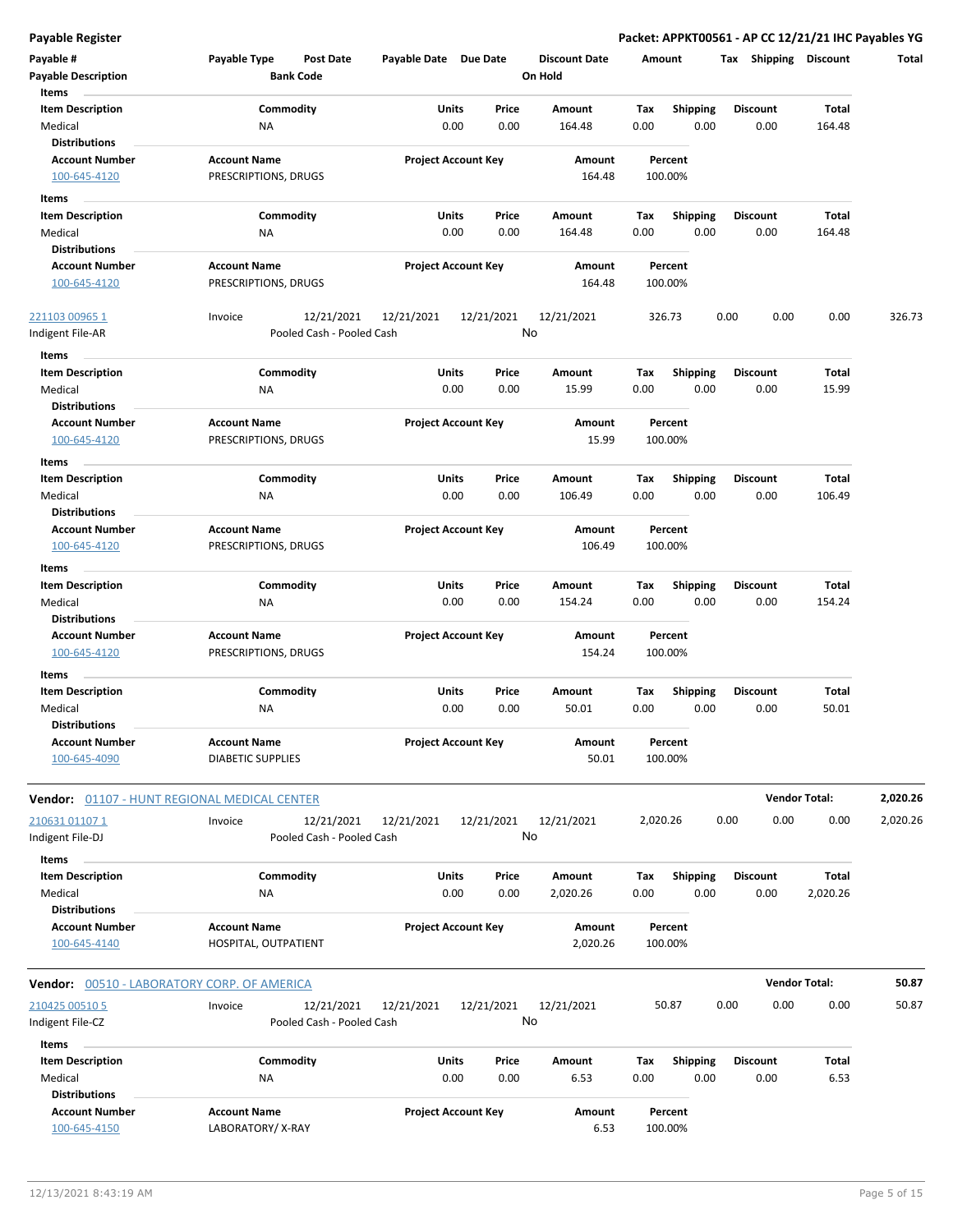**Payable Register Packet: APPKT00561 - AP CC 12/21/21 IHC Payables YG**

| Payable #<br><b>Payable Description</b>       | Payable Type<br><b>Post Date</b><br><b>Bank Code</b> | Payable Date Due Date     |                                | <b>Discount Date</b><br>On Hold | Amount      |                         | <b>Shipping</b><br>Tax  | <b>Discount</b>      | Total  |
|-----------------------------------------------|------------------------------------------------------|---------------------------|--------------------------------|---------------------------------|-------------|-------------------------|-------------------------|----------------------|--------|
| Items                                         |                                                      |                           |                                |                                 |             |                         |                         |                      |        |
| <b>Item Description</b><br>Medical            | Commodity<br><b>NA</b>                               |                           | Units<br>Price<br>0.00<br>0.00 | Amount<br>8.87                  | Tax<br>0.00 | <b>Shipping</b><br>0.00 | <b>Discount</b><br>0.00 | Total<br>8.87        |        |
| <b>Distributions</b>                          |                                                      |                           |                                |                                 |             |                         |                         |                      |        |
| <b>Account Number</b><br>100-645-4150         | <b>Account Name</b><br>LABORATORY/X-RAY              |                           | <b>Project Account Key</b>     | Amount<br>8.87                  |             | Percent<br>100.00%      |                         |                      |        |
| Items                                         |                                                      |                           |                                |                                 |             |                         |                         |                      |        |
| <b>Item Description</b>                       | Commodity                                            |                           | Units<br>Price                 | Amount                          | Tax         | <b>Shipping</b>         | <b>Discount</b>         | Total                |        |
| Medical                                       | <b>NA</b>                                            |                           | 0.00<br>0.00                   | 11.25                           | 0.00        | 0.00                    | 0.00                    | 11.25                |        |
| <b>Distributions</b>                          |                                                      |                           | <b>Project Account Key</b>     | Amount                          |             | Percent                 |                         |                      |        |
| <b>Account Number</b><br>100-645-4150         | <b>Account Name</b><br>LABORATORY/X-RAY              |                           |                                | 11.25                           |             | 100.00%                 |                         |                      |        |
| Items                                         |                                                      |                           |                                |                                 |             |                         |                         |                      |        |
| <b>Item Description</b>                       | Commodity                                            |                           | Units<br>Price                 | Amount                          | Tax         | <b>Shipping</b>         | <b>Discount</b>         | Total                |        |
| Medical                                       | NA                                                   |                           | 0.00<br>0.00                   | 7.34                            | 0.00        | 0.00                    | 0.00                    | 7.34                 |        |
| <b>Distributions</b><br><b>Account Number</b> | <b>Account Name</b>                                  |                           | <b>Project Account Key</b>     | Amount                          |             | Percent                 |                         |                      |        |
| 100-645-4150                                  | LABORATORY/X-RAY                                     |                           |                                | 7.34                            |             | 100.00%                 |                         |                      |        |
| Items                                         |                                                      |                           |                                |                                 |             |                         |                         |                      |        |
| <b>Item Description</b>                       | Commodity                                            |                           | Units<br>Price                 | Amount                          | Tax         | <b>Shipping</b>         | <b>Discount</b>         | Total                |        |
| Medical<br><b>Distributions</b>               | <b>NA</b>                                            |                           | 0.00<br>0.00                   | 5.43                            | 0.00        | 0.00                    | 0.00                    | 5.43                 |        |
| <b>Account Number</b>                         | <b>Account Name</b>                                  |                           | <b>Project Account Key</b>     | Amount                          |             | Percent                 |                         |                      |        |
| 100-645-4150                                  | LABORATORY/X-RAY                                     |                           |                                | 5.43                            |             | 100.00%                 |                         |                      |        |
| Items                                         |                                                      |                           |                                |                                 |             |                         |                         |                      |        |
| <b>Item Description</b>                       | Commodity                                            |                           | Units<br>Price                 | Amount                          | Tax         | <b>Shipping</b>         | <b>Discount</b>         | Total                |        |
| Medical<br><b>Distributions</b>               | <b>NA</b>                                            |                           | 0.00<br>0.00                   | 11.45                           | 0.00        | 0.00                    | 0.00                    | 11.45                |        |
| <b>Account Number</b>                         | <b>Account Name</b>                                  |                           | <b>Project Account Key</b>     | Amount                          |             | Percent                 |                         |                      |        |
| 100-645-4150                                  | LABORATORY/X-RAY                                     |                           |                                | 11.45                           |             | 100.00%                 |                         |                      |        |
| Vendor: 01133 - PATHOLOGY ASSOCIATES          |                                                      |                           |                                |                                 |             |                         |                         | <b>Vendor Total:</b> | 277.19 |
| 210631 01133 1                                | Invoice                                              | 12/21/2021<br>12/21/2021  | 12/21/2021                     | 12/21/2021                      |             | 277.19                  | 0.00<br>0.00            | 0.00                 | 277.19 |
| Indigent File-DJ                              |                                                      | Pooled Cash - Pooled Cash |                                | No                              |             |                         |                         |                      |        |
| Items                                         |                                                      |                           |                                |                                 |             |                         |                         |                      |        |
| <b>Item Description</b>                       | Commodity                                            |                           | Units<br>Price                 | Amount                          | Tax         | <b>Shipping</b>         | <b>Discount</b>         | Total                |        |
| Medical                                       | <b>NA</b>                                            |                           | 0.00<br>0.00                   | 103.72                          | 0.00        | 0.00                    | 0.00                    | 103.72               |        |
| Distributions<br><b>Account Number</b>        | <b>Account Name</b>                                  |                           | <b>Project Account Key</b>     | Amount                          |             | Percent                 |                         |                      |        |
| 100-645-4110                                  | PHYSICIAN, NON-EMERGENCY                             |                           |                                | 103.72                          |             | 100.00%                 |                         |                      |        |
| Items                                         |                                                      |                           |                                |                                 |             |                         |                         |                      |        |
| <b>Item Description</b>                       | Commodity                                            |                           | Units<br>Price                 | Amount                          | Тах         | <b>Shipping</b>         | <b>Discount</b>         | Total                |        |
| Medical<br><b>Distributions</b>               | ΝA                                                   |                           | 0.00<br>0.00                   | 66.02                           | 0.00        | 0.00                    | 0.00                    | 66.02                |        |
| <b>Account Number</b>                         | <b>Account Name</b>                                  |                           | <b>Project Account Key</b>     | Amount                          |             | Percent                 |                         |                      |        |
| 100-645-4110                                  | PHYSICIAN, NON-EMERGENCY                             |                           |                                | 66.02                           |             | 100.00%                 |                         |                      |        |
| Items                                         |                                                      |                           |                                |                                 |             |                         |                         |                      |        |
| <b>Item Description</b>                       | Commodity                                            |                           | Units<br>Price                 | Amount                          | Tax         | <b>Shipping</b>         | <b>Discount</b>         | Total                |        |
| Medical                                       | ΝA                                                   |                           | 0.00<br>0.00                   | 53.19                           | 0.00        | 0.00                    | 0.00                    | 53.19                |        |
| <b>Distributions</b><br><b>Account Number</b> | <b>Account Name</b>                                  |                           | <b>Project Account Key</b>     | Amount                          |             | Percent                 |                         |                      |        |
| 100-645-4110                                  | PHYSICIAN, NON-EMERGENCY                             |                           |                                | 53.19                           |             | 100.00%                 |                         |                      |        |
| Items                                         |                                                      |                           |                                |                                 |             |                         |                         |                      |        |
| <b>Item Description</b>                       | Commodity                                            |                           | Units<br>Price                 | Amount                          | Tax         | Shipping                | Discount                | Total                |        |
| Medical                                       | ΝA                                                   |                           | 0.00<br>0.00                   | 54.26                           | 0.00        | 0.00                    | 0.00                    | 54.26                |        |
| <b>Distributions</b>                          |                                                      |                           |                                |                                 |             |                         |                         |                      |        |
| <b>Account Number</b>                         | <b>Account Name</b>                                  |                           | <b>Project Account Key</b>     | Amount                          |             | Percent                 |                         |                      |        |
| 100-645-4110                                  | PHYSICIAN, NON-EMERGENCY                             |                           |                                | 54.26                           |             | 100.00%                 |                         |                      |        |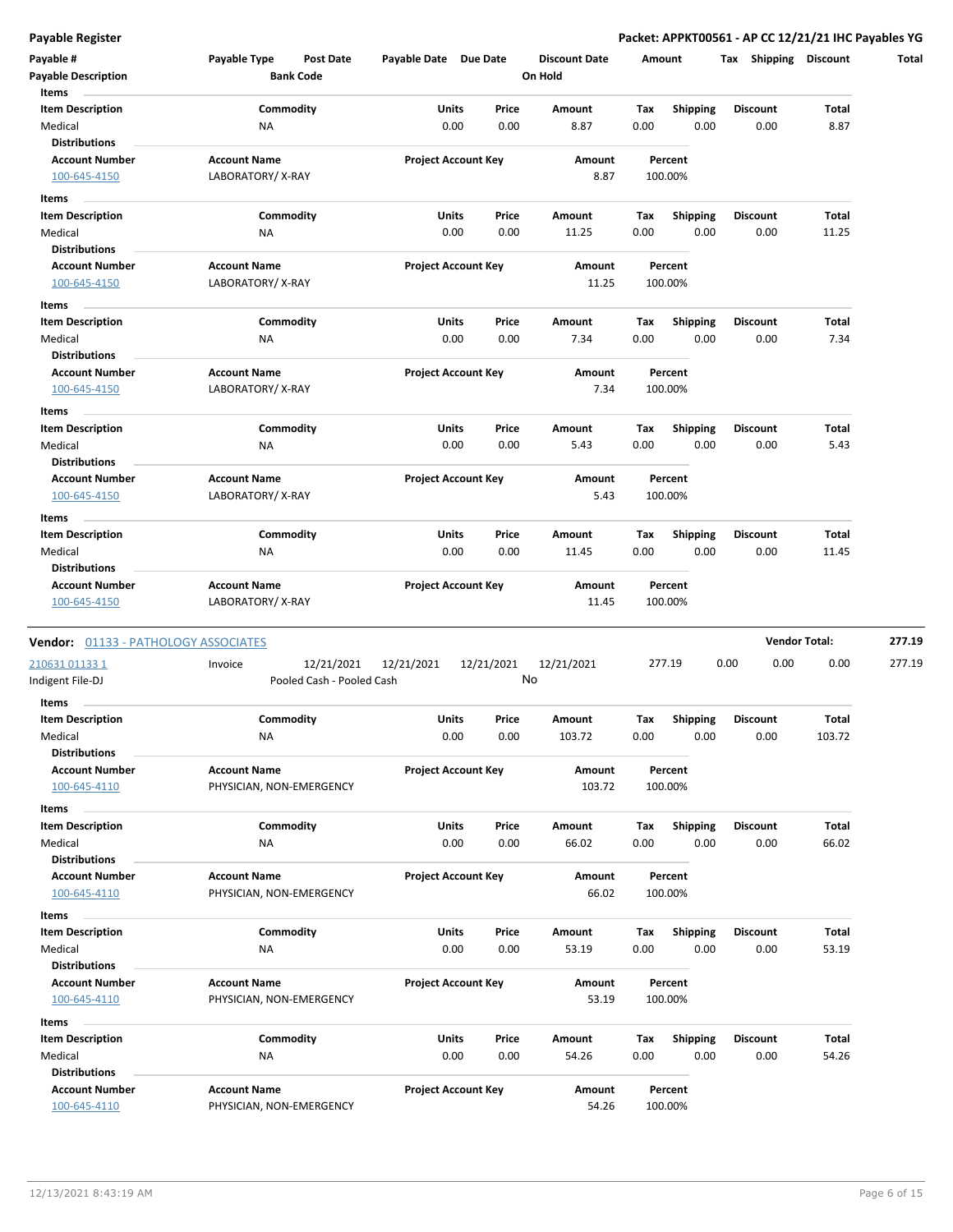| <b>Payable Register</b>                                             |                                                 |                                         |                       |                            |                                 |             |                         |                         | Packet: APPKT00561 - AP CC 12/21/21 IHC Payables YG |        |
|---------------------------------------------------------------------|-------------------------------------------------|-----------------------------------------|-----------------------|----------------------------|---------------------------------|-------------|-------------------------|-------------------------|-----------------------------------------------------|--------|
| Payable #<br><b>Payable Description</b>                             | Payable Type                                    | Post Date<br><b>Bank Code</b>           | Payable Date Due Date |                            | <b>Discount Date</b><br>On Hold | Amount      |                         |                         | Tax Shipping Discount                               | Total  |
| Vendor: 01088 - PULMONARY DIAGNOSTICS AND                           |                                                 |                                         |                       |                            |                                 |             |                         |                         | <b>Vendor Total:</b>                                | 52.53  |
| SO19103 010881<br>Indigent File-KA                                  | Invoice                                         | 12/21/2021<br>Pooled Cash - Pooled Cash | 12/21/2021            | 12/21/2021                 | 12/21/2021<br>No                |             | 52.53                   | 0.00<br>0.00            | 0.00                                                | 52.53  |
| Items<br><b>Item Description</b><br>Medical                         | Commodity<br>ΝA                                 |                                         | Units                 | Price<br>0.00<br>0.00      | Amount<br>52.53                 | Тах<br>0.00 | Shipping<br>0.00        | <b>Discount</b><br>0.00 | Total<br>52.53                                      |        |
| <b>Distributions</b><br><b>Account Number</b><br>100-565-4050       | <b>Account Name</b><br>PRISONER MEDICAL         |                                         |                       | <b>Project Account Key</b> | Amount<br>52.53                 |             | Percent<br>100.00%      |                         |                                                     |        |
| <b>Vendor:</b> 01108 - R I MORGAN MDPA/PTH ASSOC.                   |                                                 |                                         |                       |                            |                                 |             |                         |                         | <b>Vendor Total:</b>                                | 172.42 |
| 210631 01108 1<br>Indigent File-DJ                                  | Invoice                                         | 12/21/2021<br>Pooled Cash - Pooled Cash | 12/21/2021            | 12/21/2021                 | 12/21/2021<br>No                |             | 172.42                  | 0.00<br>0.00            | 0.00                                                | 172.42 |
| Items<br><b>Item Description</b><br>Medical                         | Commodity<br>NA                                 |                                         | Units                 | Price<br>0.00<br>0.00      | Amount<br>115.48                | Tax<br>0.00 | <b>Shipping</b><br>0.00 | <b>Discount</b><br>0.00 | Total<br>115.48                                     |        |
| <b>Distributions</b><br><b>Account Number</b><br>100-645-4110       | <b>Account Name</b><br>PHYSICIAN, NON-EMERGENCY |                                         |                       | <b>Project Account Key</b> | Amount<br>115.48                |             | Percent<br>100.00%      |                         |                                                     |        |
| Items<br><b>Item Description</b><br>Medical<br><b>Distributions</b> | Commodity<br><b>NA</b>                          |                                         | Units                 | Price<br>0.00<br>0.00      | Amount<br>20.58                 | Tax<br>0.00 | <b>Shipping</b><br>0.00 | <b>Discount</b><br>0.00 | Total<br>20.58                                      |        |
| <b>Account Number</b><br>100-645-4110                               | <b>Account Name</b><br>PHYSICIAN, NON-EMERGENCY |                                         |                       | <b>Project Account Key</b> | Amount<br>20.58                 |             | Percent<br>100.00%      |                         |                                                     |        |
| Items<br><b>Item Description</b><br>Medical<br><b>Distributions</b> | Commodity<br>ΝA                                 |                                         | Units                 | Price<br>0.00<br>0.00      | Amount<br>9.36                  | Tax<br>0.00 | <b>Shipping</b><br>0.00 | <b>Discount</b><br>0.00 | Total<br>9.36                                       |        |
| <b>Account Number</b><br>100-645-4110                               | <b>Account Name</b><br>PHYSICIAN, NON-EMERGENCY |                                         |                       | <b>Project Account Key</b> | Amount<br>9.36                  |             | Percent<br>100.00%      |                         |                                                     |        |
| Items<br><b>Item Description</b><br>Medical<br><b>Distributions</b> | Commodity<br><b>NA</b>                          |                                         | Units                 | Price<br>0.00<br>0.00      | Amount<br>27.00                 | Tax<br>0.00 | <b>Shipping</b><br>0.00 | <b>Discount</b><br>0.00 | Total<br>27.00                                      |        |
| <b>Account Number</b><br>100-645-4110                               | <b>Account Name</b><br>PHYSICIAN, NON-EMERGENCY |                                         |                       | <b>Project Account Key</b> | Amount<br>27.00                 |             | Percent<br>100.00%      |                         |                                                     |        |
| Vendor: 01265 - Radiology Associates of North Texas                 |                                                 |                                         |                       |                            |                                 |             |                         |                         | <b>Vendor Total:</b>                                | 89.55  |
| SO17097 01265 1<br>Indigent File-MA                                 | Invoice                                         | 12/21/2021<br>Pooled Cash - Pooled Cash | 12/21/2021            | 12/21/2021                 | 12/21/2021<br>No                |             | 89.55                   | 0.00<br>0.00            | 0.00                                                | 89.55  |
| Items<br><b>Item Description</b><br>Medical<br><b>Distributions</b> | Commodity<br><b>NA</b>                          |                                         | Units                 | Price<br>0.00<br>0.00      | Amount<br>37.69                 | Tax<br>0.00 | <b>Shipping</b><br>0.00 | <b>Discount</b><br>0.00 | <b>Total</b><br>37.69                               |        |
| <b>Account Number</b><br>100-565-4050                               | <b>Account Name</b><br>PRISONER MEDICAL         |                                         |                       | <b>Project Account Key</b> | Amount<br>37.69                 |             | Percent<br>100.00%      |                         |                                                     |        |
| Items<br><b>Item Description</b><br>Medical<br><b>Distributions</b> | Commodity<br>NA                                 |                                         | Units                 | Price<br>0.00<br>0.00      | Amount<br>25.93                 | Tax<br>0.00 | <b>Shipping</b><br>0.00 | <b>Discount</b><br>0.00 | Total<br>25.93                                      |        |
| <b>Account Number</b><br>100-565-4050                               | <b>Account Name</b><br>PRISONER MEDICAL         |                                         |                       | <b>Project Account Key</b> | Amount<br>25.93                 |             | Percent<br>100.00%      |                         |                                                     |        |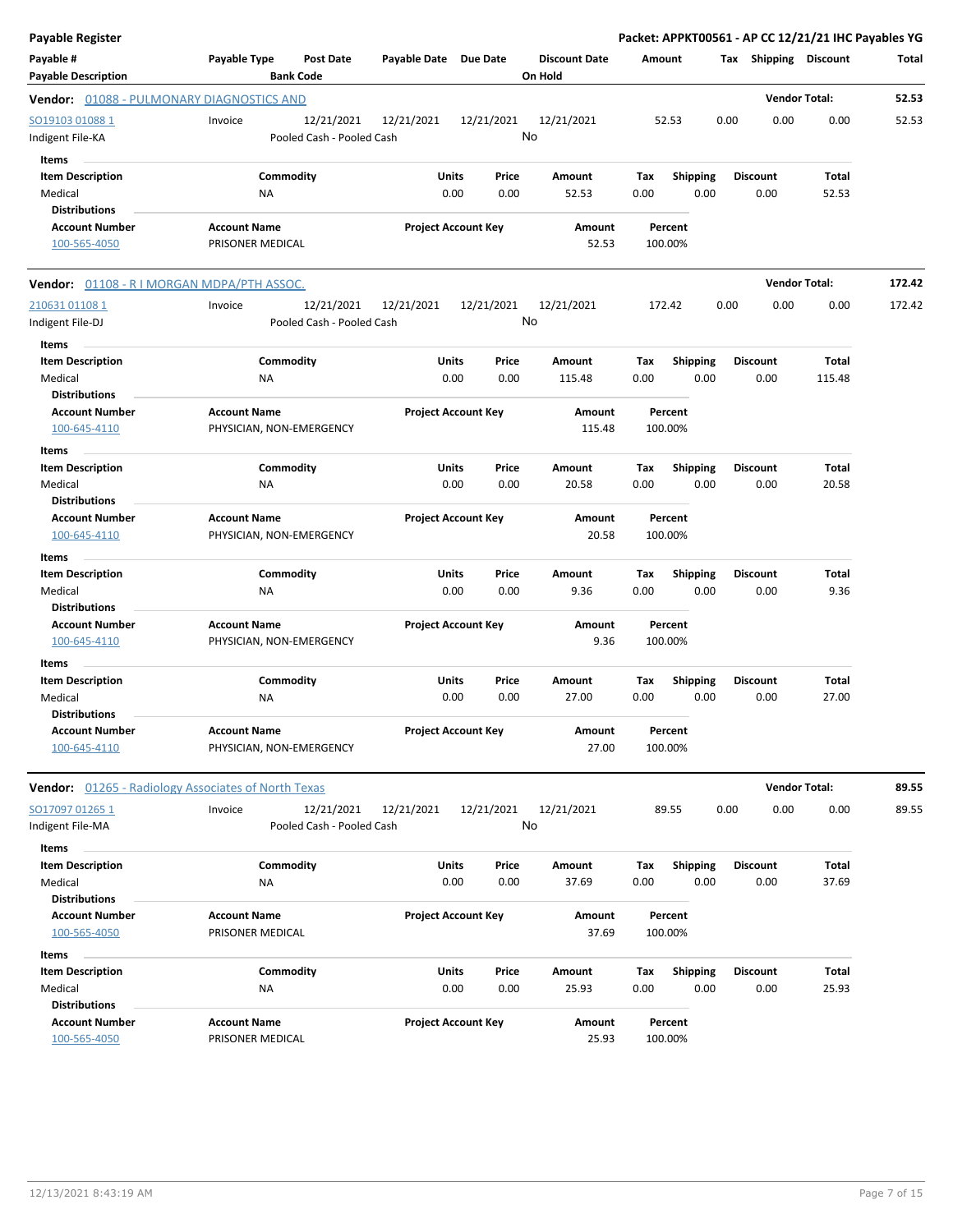| <b>Payable Register</b>                     |                                                    |                            |                  |                      | Packet: APPKT00561 - AP CC 12/21/21 IHC Payables YG |                       |                      |        |
|---------------------------------------------|----------------------------------------------------|----------------------------|------------------|----------------------|-----------------------------------------------------|-----------------------|----------------------|--------|
| Payable #                                   | Payable Type<br><b>Post Date</b>                   | Payable Date Due Date      |                  | <b>Discount Date</b> | Amount                                              | Tax Shipping Discount |                      | Total  |
| <b>Payable Description</b>                  | <b>Bank Code</b>                                   |                            |                  | On Hold              |                                                     |                       |                      |        |
| Items                                       |                                                    |                            |                  |                      |                                                     |                       |                      |        |
| <b>Item Description</b>                     | Commodity                                          | Units                      | Price            | Amount               | <b>Shipping</b><br>Tax                              | <b>Discount</b>       | Total                |        |
| Medical                                     | ΝA                                                 | 0.00                       | 0.00             | 25.93                | 0.00<br>0.00                                        | 0.00                  | 25.93                |        |
| <b>Distributions</b>                        |                                                    |                            |                  |                      |                                                     |                       |                      |        |
| <b>Account Number</b>                       | <b>Account Name</b>                                | <b>Project Account Key</b> |                  | Amount               | Percent                                             |                       |                      |        |
| 100-565-4050                                | PRISONER MEDICAL                                   |                            |                  | 25.93                | 100.00%                                             |                       |                      |        |
|                                             | Vendor: 01105 - SUMMIT PULMONARY AND SLEEP PA      |                            |                  |                      |                                                     |                       | <b>Vendor Total:</b> | 206.07 |
| 220901 01105 1                              | 12/21/2021<br>Invoice                              | 12/21/2021                 | 12/21/2021       | 12/21/2021           | 206.07                                              | 0.00<br>0.00          | 0.00                 | 206.07 |
| Indigent File-TM                            | Pooled Cash - Pooled Cash                          |                            | No               |                      |                                                     |                       |                      |        |
|                                             |                                                    |                            |                  |                      |                                                     |                       |                      |        |
| Items                                       |                                                    |                            |                  |                      |                                                     |                       |                      |        |
| <b>Item Description</b>                     | Commodity                                          | Units                      | Price            | Amount               | Tax<br><b>Shipping</b>                              | <b>Discount</b>       | Total                |        |
| Medical                                     | ΝA                                                 | 0.00                       | 0.00             | 81.24                | 0.00<br>0.00                                        | 0.00                  | 81.24                |        |
| <b>Distributions</b>                        |                                                    |                            |                  |                      |                                                     |                       |                      |        |
| <b>Account Number</b>                       | <b>Account Name</b>                                | <b>Project Account Key</b> |                  | Amount               | Percent                                             |                       |                      |        |
| 100-645-4110                                | PHYSICIAN, NON-EMERGENCY                           |                            |                  | 81.24                | 100.00%                                             |                       |                      |        |
| Items                                       |                                                    |                            |                  |                      |                                                     |                       |                      |        |
| <b>Item Description</b>                     | Commodity                                          | Units                      | Price            | Amount               | Tax<br><b>Shipping</b>                              | Discount              | Total                |        |
| Medical                                     | NA                                                 | 0.00                       | 0.00             | 36.09                | 0.00<br>0.00                                        | 0.00                  | 36.09                |        |
| <b>Distributions</b>                        |                                                    |                            |                  |                      |                                                     |                       |                      |        |
| <b>Account Number</b>                       | <b>Account Name</b>                                | <b>Project Account Key</b> |                  | <b>Amount</b>        | Percent                                             |                       |                      |        |
| 100-645-4110                                | PHYSICIAN, NON-EMERGENCY                           |                            |                  | 36.09                | 100.00%                                             |                       |                      |        |
|                                             |                                                    |                            |                  |                      |                                                     |                       |                      |        |
| Items                                       |                                                    |                            |                  |                      |                                                     |                       |                      |        |
| <b>Item Description</b>                     | Commodity                                          | Units                      | Price            | Amount               | <b>Shipping</b><br>Tax                              | <b>Discount</b>       | Total                |        |
| Medical                                     | ΝA                                                 | 0.00                       | 0.00             | 46.24                | 0.00<br>0.00                                        | 0.00                  | 46.24                |        |
| <b>Distributions</b>                        |                                                    |                            |                  |                      |                                                     |                       |                      |        |
| <b>Account Number</b>                       | <b>Account Name</b>                                | <b>Project Account Key</b> |                  | Amount               | Percent                                             |                       |                      |        |
| 100-645-4110                                | PHYSICIAN, NON-EMERGENCY                           |                            |                  | 46.24                | 100.00%                                             |                       |                      |        |
| Items                                       |                                                    |                            |                  |                      |                                                     |                       |                      |        |
| <b>Item Description</b>                     | Commodity                                          | Units                      | Price            | Amount               | Tax<br><b>Shipping</b>                              | Discount              | Total                |        |
| Medical                                     | ΝA                                                 | 0.00                       | 0.00             | 42.50                | 0.00<br>0.00                                        | 0.00                  | 42.50                |        |
| <b>Distributions</b>                        |                                                    |                            |                  |                      |                                                     |                       |                      |        |
| <b>Account Number</b>                       | <b>Account Name</b>                                | <b>Project Account Key</b> |                  | Amount               | Percent                                             |                       |                      |        |
| 100-645-4110                                | PHYSICIAN, NON-EMERGENCY                           |                            |                  | 42.50                | 100.00%                                             |                       |                      |        |
| Vendor: 00998 - SYED, DR. IFTEQAR M.        |                                                    |                            |                  |                      |                                                     |                       | <b>Vendor Total:</b> | 33.95  |
| 170305 00998 7                              | 12/21/2021<br>Invoice                              | 12/21/2021                 | 12/21/2021       | 12/21/2021           | 33.95                                               | 0.00<br>0.00          | 0.00                 | 33.95  |
| Indigent File-JM                            | Pooled Cash - Pooled Cash                          |                            | No               |                      |                                                     |                       |                      |        |
|                                             |                                                    |                            |                  |                      |                                                     |                       |                      |        |
| Items                                       |                                                    |                            |                  |                      |                                                     |                       |                      |        |
| <b>Item Description</b>                     | Commodity                                          | Units                      | Price            | Amount               | <b>Shipping</b><br>Tax                              | <b>Discount</b>       | Total                |        |
| Medical                                     | ΝA                                                 | 0.00                       | 0.00             | 33.95                | 0.00<br>0.00                                        | 0.00                  | 33.95                |        |
| <b>Distributions</b>                        |                                                    |                            |                  |                      |                                                     |                       |                      |        |
| <b>Account Number</b><br>100-645-4110       | <b>Account Name</b><br>PHYSICIAN, NON-EMERGENCY    | <b>Project Account Key</b> |                  | Amount<br>33.95      | Percent<br>100.00%                                  |                       |                      |        |
| Vendor: 01121 - TEXOMA EMERGENCY PHYSICIANS |                                                    |                            |                  |                      |                                                     |                       | <b>Vendor Total:</b> | 218.00 |
| 210631 01121 1                              | Invoice<br>12/21/2021                              |                            |                  |                      | 55.52                                               | 0.00<br>0.00          | 0.00                 | 55.52  |
|                                             |                                                    | 12/21/2021                 | 12/21/2021<br>No | 12/21/2021           |                                                     |                       |                      |        |
| Indigent File-DJ                            | Pooled Cash - Pooled Cash                          |                            |                  |                      |                                                     |                       |                      |        |
| Items                                       |                                                    |                            |                  |                      |                                                     |                       |                      |        |
| <b>Item Description</b>                     | Commodity                                          | Units                      | Price            | Amount               | <b>Shipping</b><br>Tax                              | <b>Discount</b>       | Total                |        |
| Medical                                     | ΝA                                                 | 0.00                       | 0.00             | 55.52                | 0.00<br>0.00                                        | 0.00                  | 55.52                |        |
| <b>Distributions</b>                        |                                                    |                            |                  |                      |                                                     |                       |                      |        |
| <b>Account Number</b>                       | <b>Account Name</b>                                | <b>Project Account Key</b> |                  | Amount               | Percent                                             |                       |                      |        |
| 100-645-4110                                | PHYSICIAN, NON-EMERGENCY                           |                            |                  | 55.52                | 100.00%                                             |                       |                      |        |
|                                             |                                                    |                            |                  |                      |                                                     |                       |                      |        |
| SO19600 011211<br>Indigent File-JF          | Invoice<br>12/21/2021<br>Pooled Cash - Pooled Cash | 12/21/2021                 | 12/21/2021<br>No | 12/21/2021           | 81.24                                               | 0.00<br>0.00          | 0.00                 | 81.24  |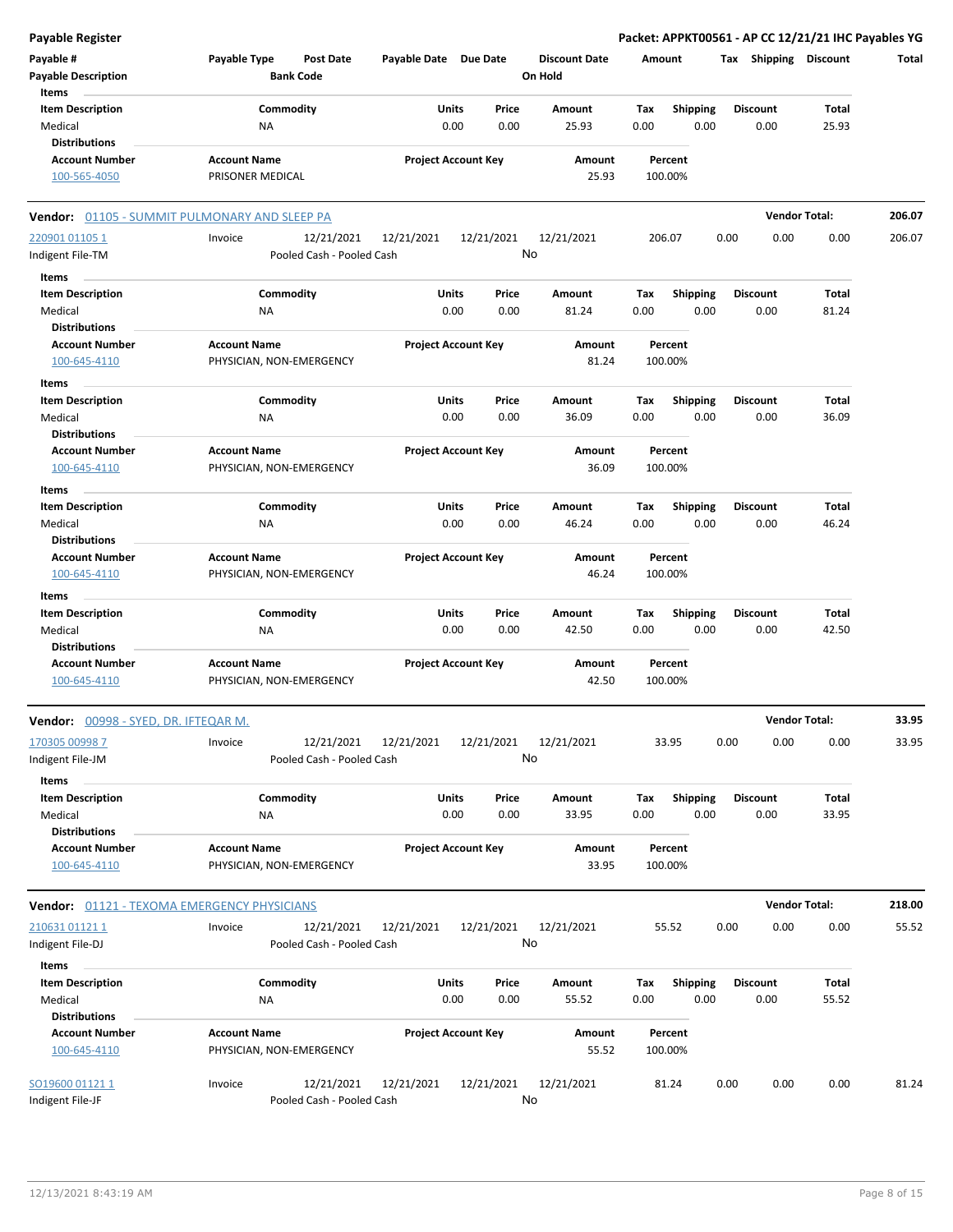**Payable Register Packet: APPKT00561 - AP CC 12/21/21 IHC Payables YG Payable # Payable Type Post Date Payable Date Due Date Payable Description Bank Code Discount Date Amount Tax Shipping Discount Total On Hold** 0.00 0.00 **Units** Medical 0.00 **Item Description** 81.24 **Price Amount Tax** 0.00 81.24 Commodity **Shipping Shipping Commodity Shipping Discount** Total NA **Items** 0.00 **Discount Account Number Account Name Project Account Key Amount Distributions Percent** 100-565-4050 PRISONER MEDICAL 81.24 100.00% 12/21/2021 12/21/2021 12/21/2021 Indigent File-JS Pooled Cash - Pooled Cash SO40523 01121 1 Invoice 12/21/2021 81.24 0.00 0.00 0.00 81.24 No 0.00 0.00 **Units** Medical 0.00 **Item Description** 81.24 **Price Amount Tax** 0.00 81.24 Commodity **Shipping Shipping Commodity Shipping Discount** Total NA **Items** 0.00 **Discount Account Number Account Name Project Account Key Amount Distributions Percent** 100-565-4050 PRISONER MEDICAL 81.24 100.00% **Vendor:** 01061 - TEXOMA MEDICAL CENTER **Vendor Total: 1,961.96** 12/21/2021 12/21/2021 12/21/2021 Indigent File-AM Pooled Cash - Pooled Cash 221102 01061 1 Invoice 12/21/2021 1,961.96 0.00 0.00 0.00 1,961.96 No 0.00 0.00 **Units** Medical 0.00 **Item Description** 1,961.96 **Price Amount Tax** 0.00 1,961.96 Commodity **Shipping Example 1 Commodity Shipping Discount** Total NA **Items** 0.00 **Discount Account Number Account Name Project Account Key Amount Distributions Percent** 100-645-4140 HOSPITAL, OUTPATIENT 1,961.96 100.00% **Vendor:** 00122 - TEXOMA NEUROLOGY ASSOCIATES **Vendor Total: 113.60** 12/21/2021 12/21/2021 12/21/2021 Indigent File-RM **Pooled Cash - Pooled Cash** 210120 00122 12 Invoice 12/21/2021 113.60 0.00 0.00 0.00 113.60 No 0.00 0.00 **Units** Medical 0.00 **Item Description** 113.60 **Price Amount Tax** 0.00 113.60 Commodity **Shipping Example 1 Commodity Shipping Discount** Total NA **Items** 0.00 **Discount Account Number Account Name Project Account Key Amount Distributions Percent** 100-645-4110 PHYSICIAN, NON-EMERGENCY 113.60 100.00% **Vendor:** 01168 - TEXOMACARE SPECIALTY PHYSICIANS **Vendor Total: 271.58** 12/21/2021 12/21/2021 12/21/2021 Indigent File-KA Pooled Cash - Pooled Cash SO19103 01168 1 Invoice 12/21/2021 6.42 0.00 0.00 0.00 6.42 No 0.00 0.00 **Units** Medical 0.00 **Item Description** 6.42 **Price Amount Tax** 0.00 6.42 0.00 Commodity **Shipping Example 1 Commodity Shipping Discount** Total NA **Items Discount Account Number Account Name Project Account Key Amount Distributions Percent** 100-565-4050 PRISONER MEDICAL 6.42 100.00% 12/21/2021 12/21/2021 12/21/2021 Indigent File-KA **Pooled Cash - Pooled Cash** SO19103 01168 2 Invoice 12/21/2021 150.65 0.00 0.00 0.00 150.65 No 0.00 0.00 **Units** Medical 0.00 **Item Description** 95.05 **Price Amount Tax** 0.00 95.05 Commodity **Shipping Shipping Commodity Shipping Discount** Total NA **Items** 0.00 **Discount Account Number Account Name Project Account Key Amount Distributions Percent** 100-565-4050 PRISONER MEDICAL 95.05 100.00%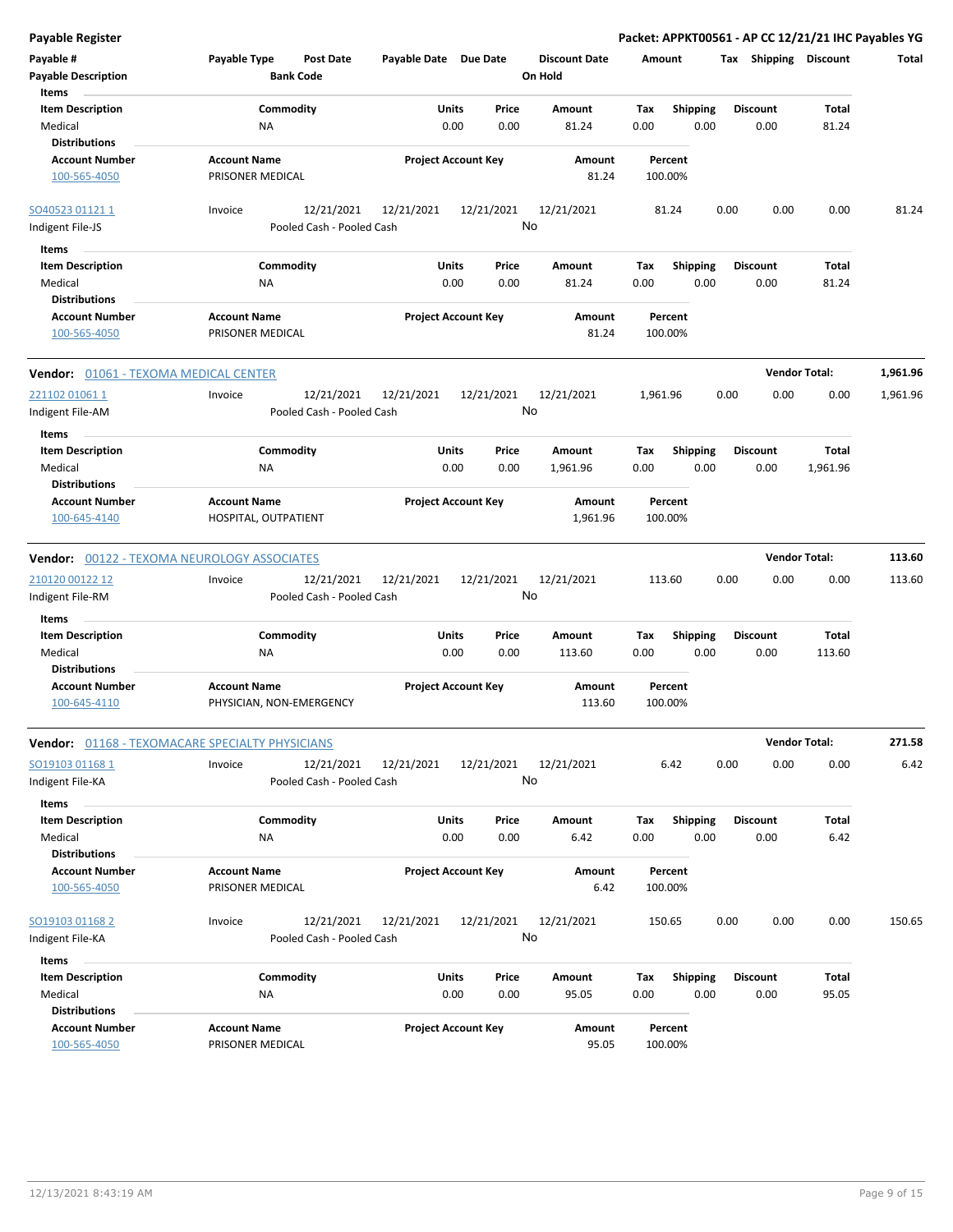| <b>Payable Register</b>                                    |                                                      |                                |                                 | Packet: APPKT00561 - AP CC 12/21/21 IHC Payables YG |                         |                      |           |
|------------------------------------------------------------|------------------------------------------------------|--------------------------------|---------------------------------|-----------------------------------------------------|-------------------------|----------------------|-----------|
| Payable #<br><b>Payable Description</b>                    | Payable Type<br><b>Post Date</b><br><b>Bank Code</b> | Payable Date Due Date          | <b>Discount Date</b><br>On Hold | Amount                                              | Tax Shipping Discount   |                      | Total     |
| Items                                                      |                                                      |                                |                                 |                                                     |                         |                      |           |
| <b>Item Description</b><br>Medical<br><b>Distributions</b> | Commodity<br><b>NA</b>                               | Units<br>Price<br>0.00<br>0.00 | Amount<br>55.60                 | Tax<br><b>Shipping</b><br>0.00<br>0.00              | <b>Discount</b><br>0.00 | Total<br>55.60       |           |
| <b>Account Number</b>                                      | <b>Account Name</b>                                  | <b>Project Account Key</b>     | Amount                          | Percent                                             |                         |                      |           |
| 100-565-4050                                               | PRISONER MEDICAL                                     |                                | 55.60                           | 100.00%                                             |                         |                      |           |
| SO19103 01168 3                                            | 12/21/2021<br>Invoice                                | 12/21/2021<br>12/21/2021       | 12/21/2021                      | 6.42                                                | 0.00<br>0.00            | 0.00                 | 6.42      |
| Indigent File-KA                                           | Pooled Cash - Pooled Cash                            | No                             |                                 |                                                     |                         |                      |           |
| Items                                                      |                                                      |                                |                                 |                                                     |                         |                      |           |
| <b>Item Description</b>                                    | Commodity                                            | Units<br>Price                 | Amount                          | <b>Shipping</b><br>Tax                              | <b>Discount</b>         | Total                |           |
| Medical<br><b>Distributions</b>                            | NA                                                   | 0.00<br>0.00                   | 6.42                            | 0.00<br>0.00                                        | 0.00                    | 6.42                 |           |
| <b>Account Number</b>                                      | <b>Account Name</b>                                  | <b>Project Account Key</b>     | Amount                          | Percent                                             |                         |                      |           |
| 100-565-4050                                               | PRISONER MEDICAL                                     |                                | 6.42                            | 100.00%                                             |                         |                      |           |
| SO19103 01168 4<br>Indigent File-KA                        | 12/21/2021<br>Invoice<br>Pooled Cash - Pooled Cash   | 12/21/2021<br>12/21/2021<br>No | 12/21/2021                      | 47.68                                               | 0.00<br>0.00            | 0.00                 | 47.68     |
| Items                                                      |                                                      |                                |                                 |                                                     |                         |                      |           |
| <b>Item Description</b>                                    | Commodity                                            | Units<br>Price                 | Amount                          | <b>Shipping</b><br>Tax                              | <b>Discount</b>         | Total                |           |
| Medical<br><b>Distributions</b>                            | NA                                                   | 0.00<br>0.00                   | 47.68                           | 0.00<br>0.00                                        | 0.00                    | 47.68                |           |
| <b>Account Number</b>                                      | <b>Account Name</b>                                  | <b>Project Account Key</b>     | <b>Amount</b>                   | Percent                                             |                         |                      |           |
| 100-565-4050                                               | PRISONER MEDICAL                                     |                                | 47.68                           | 100.00%                                             |                         |                      |           |
| SO41322 01168 1                                            | 12/21/2021<br>Invoice                                | 12/21/2021<br>12/21/2021       | 12/21/2021                      | 60.41                                               | 0.00<br>0.00            | 0.00                 | 60.41     |
| Indigent File-BW                                           | Pooled Cash - Pooled Cash                            | No                             |                                 |                                                     |                         |                      |           |
| Items                                                      |                                                      |                                |                                 |                                                     |                         |                      |           |
| <b>Item Description</b>                                    | Commodity                                            | Units<br>Price                 | Amount                          | <b>Shipping</b><br>Tax                              | <b>Discount</b>         | Total                |           |
| Medical                                                    | NA                                                   | 0.00<br>0.00                   | 33.95                           | 0.00<br>0.00                                        | 0.00                    | 33.95                |           |
| <b>Distributions</b>                                       | <b>Account Name</b>                                  |                                |                                 |                                                     |                         |                      |           |
| <b>Account Number</b><br>100-565-4050                      | PRISONER MEDICAL                                     | <b>Project Account Key</b>     | Amount<br>33.95                 | Percent<br>100.00%                                  |                         |                      |           |
| Items                                                      |                                                      |                                |                                 |                                                     |                         |                      |           |
| <b>Item Description</b>                                    | Commodity                                            | Units<br>Price                 | Amount                          | Tax<br><b>Shipping</b>                              | <b>Discount</b>         | Total                |           |
| Medical                                                    | ΝA                                                   | 0.00<br>0.00                   | 26.46                           | 0.00<br>0.00                                        | 0.00                    | 26.46                |           |
| <b>Distributions</b><br><b>Account Number</b>              | <b>Account Name</b>                                  | <b>Project Account Key</b>     |                                 | Percent                                             |                         |                      |           |
| 100-565-4050                                               | PRISONER MEDICAL                                     |                                | Amount<br>26.46                 | 100.00%                                             |                         |                      |           |
| Vendor: 01177 - TMC BONHAM HOSPITAL                        |                                                      |                                |                                 |                                                     |                         | <b>Vendor Total:</b> | 15,086.79 |
| 170305 01177 8                                             | Invoice<br>12/21/2021                                | 12/21/2021<br>12/21/2021       | 12/21/2021                      | 501.91                                              | 0.00<br>0.00            | 0.00                 | 501.91    |
| Indigent File-JM                                           | Pooled Cash - Pooled Cash                            | No                             |                                 |                                                     |                         |                      |           |
| Items                                                      |                                                      |                                |                                 |                                                     |                         |                      |           |
| <b>Item Description</b>                                    | Commodity                                            | Units<br>Price                 | Amount                          | Tax<br><b>Shipping</b>                              | <b>Discount</b>         | Total                |           |
| Medical                                                    | <b>NA</b>                                            | 0.00<br>0.00                   | 501.91                          | 0.00<br>0.00                                        | 0.00                    | 501.91               |           |
| <b>Distributions</b>                                       |                                                      |                                |                                 |                                                     |                         |                      |           |
| <b>Account Number</b>                                      | <b>Account Name</b>                                  | <b>Project Account Key</b>     | Amount                          | Percent                                             |                         |                      |           |
| 100-645-4140                                               | HOSPITAL, OUTPATIENT                                 |                                | 501.91                          | 100.00%                                             |                         |                      |           |
| 190609 01177 6                                             | Invoice<br>12/21/2021                                | 12/21/2021<br>12/21/2021       | 12/21/2021                      | 179.08                                              | 0.00<br>0.00            | 0.00                 | 179.08    |
| Indigent File-DR                                           | Pooled Cash - Pooled Cash                            | No                             |                                 |                                                     |                         |                      |           |
| Items                                                      |                                                      |                                |                                 |                                                     |                         |                      |           |
| <b>Item Description</b>                                    | Commodity                                            | Units<br>Price                 | Amount                          | <b>Shipping</b><br>Tax                              | <b>Discount</b>         | Total                |           |
| Medical                                                    | NA                                                   | 0.00<br>0.00                   | 179.08                          | 0.00<br>0.00                                        | 0.00                    | 179.08               |           |
| <b>Distributions</b>                                       |                                                      |                                |                                 |                                                     |                         |                      |           |
| <b>Account Number</b>                                      | <b>Account Name</b>                                  | <b>Project Account Key</b>     | Amount                          | Percent                                             |                         |                      |           |
| 100-645-4140                                               | HOSPITAL, OUTPATIENT                                 |                                | 179.08                          | 100.00%                                             |                         |                      |           |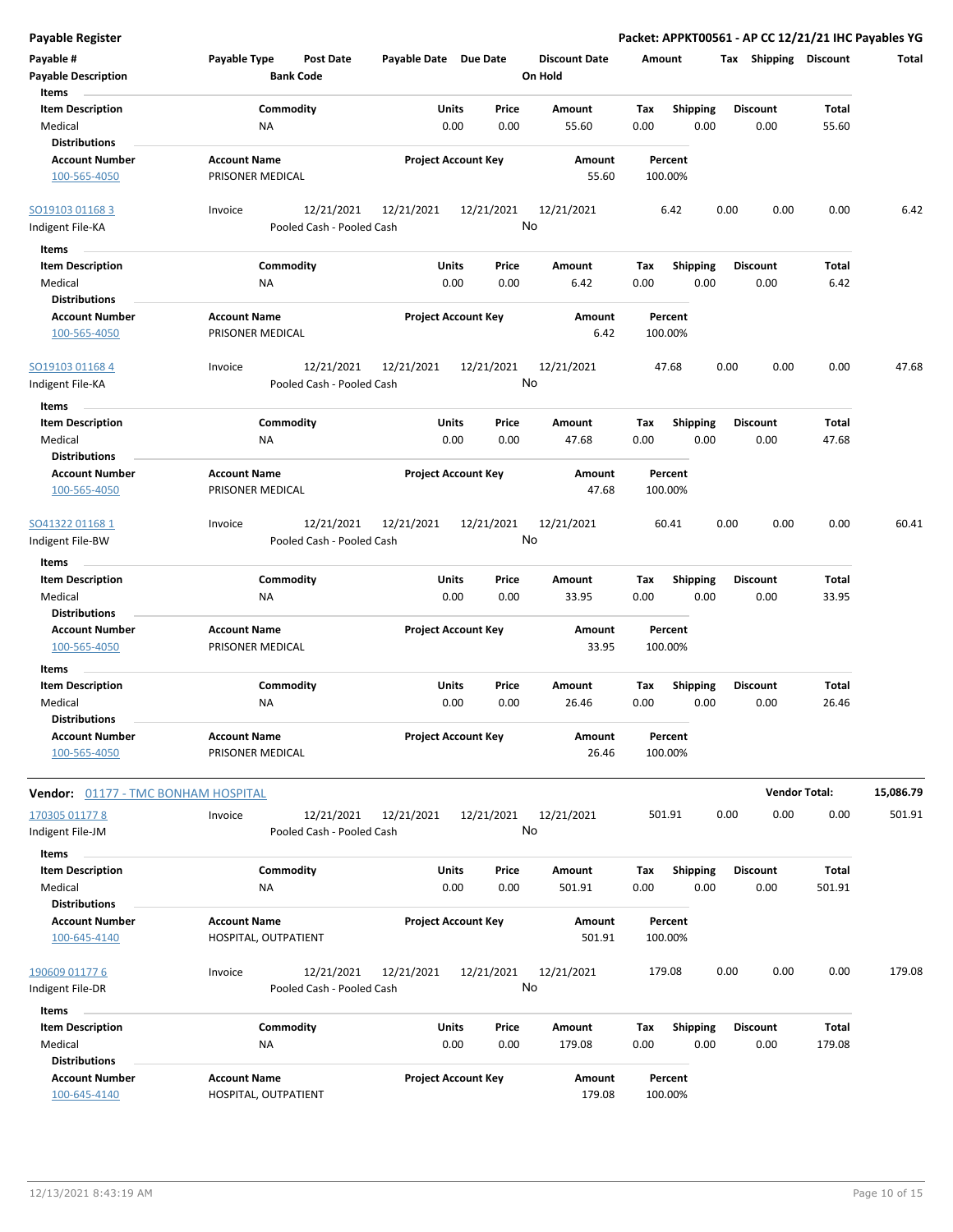| Payable Register                              |                                                    |                            |                                   | Packet: APPKT00561 - AP CC 12/21/21 IHC Payables YG |                         |                        |          |
|-----------------------------------------------|----------------------------------------------------|----------------------------|-----------------------------------|-----------------------------------------------------|-------------------------|------------------------|----------|
| Payable #<br>Payable Description              | Payable Type<br>Post Date<br><b>Bank Code</b>      | Payable Date Due Date      | <b>Discount Date</b><br>On Hold   | Amount                                              | Tax Shipping Discount   |                        | Total    |
| 190609 01177 7<br>Indigent File-DR            | 12/21/2021<br>Invoice<br>Pooled Cash - Pooled Cash | 12/21/2021<br>12/21/2021   | 12/21/2021<br>No                  | 1,949.53                                            | 0.00<br>0.00            | 0.00                   | 1,949.53 |
| Items                                         |                                                    |                            |                                   |                                                     |                         |                        |          |
| <b>Item Description</b>                       | Commodity                                          | Units                      | Price<br>Amount                   | <b>Shipping</b><br>Tax                              | <b>Discount</b>         | Total                  |          |
| Medical<br><b>Distributions</b>               | ΝA                                                 | 0.00                       | 0.00<br>1,949.53                  | 0.00<br>0.00                                        | 0.00                    | 1,949.53               |          |
| <b>Account Number</b><br>100-645-4140         | <b>Account Name</b><br>HOSPITAL, OUTPATIENT        | <b>Project Account Key</b> | Amount<br>1,949.53                | Percent<br>100.00%                                  |                         |                        |          |
| 210425 01177 3                                | 12/21/2021<br>Invoice                              | 12/21/2021<br>12/21/2021   | 12/21/2021                        | 208.31                                              | 0.00<br>0.00            | 0.00                   | 208.31   |
| ndigent File-CZ<br>Items                      | Pooled Cash - Pooled Cash                          |                            | No                                |                                                     |                         |                        |          |
| <b>Item Description</b>                       | Commodity                                          | Units                      | Price<br>Amount                   | <b>Shipping</b><br>Tax                              | <b>Discount</b>         | Total                  |          |
| Medical<br>Distributions                      | ΝA                                                 | 0.00                       | 0.00<br>208.31                    | 0.00<br>0.00                                        | 0.00                    | 208.31                 |          |
| <b>Account Number</b><br>100-645-4140         | <b>Account Name</b><br>HOSPITAL, OUTPATIENT        | <b>Project Account Key</b> | Amount<br>208.31                  | Percent<br>100.00%                                  |                         |                        |          |
| 220901 01177 2<br>Indigent File-TM            | 12/21/2021<br>Invoice<br>Pooled Cash - Pooled Cash | 12/21/2021<br>12/21/2021   | 12/21/2021<br>No                  | 589.60                                              | 0.00<br>0.00            | 0.00                   | 589.60   |
|                                               |                                                    |                            |                                   |                                                     |                         |                        |          |
| Items<br><b>Item Description</b><br>Medical   | Commodity<br>ΝA                                    | <b>Units</b><br>0.00       | Price<br>Amount<br>0.00<br>589.60 | Tax<br><b>Shipping</b><br>0.00<br>0.00              | <b>Discount</b><br>0.00 | Total<br>589.60        |          |
| <b>Distributions</b>                          |                                                    |                            |                                   |                                                     |                         |                        |          |
| <b>Account Number</b><br>100-645-4140         | <b>Account Name</b><br>HOSPITAL, OUTPATIENT        | <b>Project Account Key</b> | Amount<br>589.60                  | Percent<br>100.00%                                  |                         |                        |          |
| SO02488 01177 2<br>Indigent File-FB           | 12/21/2021<br>Invoice<br>Pooled Cash - Pooled Cash | 12/21/2021<br>12/21/2021   | 12/21/2021<br>No                  | 624.93                                              | 0.00<br>0.00            | 0.00                   | 624.93   |
| Items                                         |                                                    |                            |                                   |                                                     |                         |                        |          |
| <b>Item Description</b><br>Medical            | Commodity<br>NA                                    | Units<br>0.00              | Price<br>Amount<br>0.00<br>624.93 | Tax<br><b>Shipping</b><br>0.00<br>0.00              | <b>Discount</b><br>0.00 | Total<br>624.93        |          |
| <b>Distributions</b><br><b>Account Number</b> | <b>Account Name</b>                                | <b>Project Account Key</b> | Amount                            | Percent                                             |                         |                        |          |
| 100-565-4050                                  | PRISONER MEDICAL                                   |                            | 624.93                            | 100.00%                                             |                         |                        |          |
| SO05431 01177 4<br>ndigent File-RT            | 12/21/2021<br>Invoice<br>Pooled Cash - Pooled Cash | 12/21/2021<br>12/21/2021   | 12/21/2021<br>No                  | 310.06                                              | 0.00<br>0.00            | 0.00                   | 310.06   |
| Items                                         |                                                    |                            |                                   |                                                     |                         |                        |          |
| <b>Item Description</b>                       | Commodity                                          | Units                      | Price<br>Amount                   | <b>Shipping</b><br>Tax                              | <b>Discount</b>         | Total                  |          |
| Medical<br><b>Distributions</b>               | NA                                                 | 0.00                       | 0.00<br>310.06                    | 0.00<br>0.00                                        | 0.00                    | 310.06                 |          |
| <b>Account Number</b><br>100-565-4050         | <b>Account Name</b><br>PRISONER MEDICAL            | <b>Project Account Key</b> | Amount<br>310.06                  | Percent<br>100.00%                                  |                         |                        |          |
| SO09387 01177 1<br>Indigent File-RP           | Invoice<br>12/21/2021<br>Pooled Cash - Pooled Cash | 12/21/2021<br>12/21/2021   | 12/21/2021<br>No                  | 616.05                                              | 0.00<br>0.00            | 0.00                   | 616.05   |
| Items                                         |                                                    |                            |                                   |                                                     |                         |                        |          |
| <b>Item Description</b><br>Medical            | Commodity<br>ΝA                                    | <b>Units</b><br>0.00       | Price<br>Amount<br>0.00<br>616.05 | <b>Shipping</b><br>Tax<br>0.00<br>0.00              | <b>Discount</b><br>0.00 | <b>Total</b><br>616.05 |          |
| <b>Distributions</b>                          |                                                    |                            |                                   |                                                     |                         |                        |          |
| <b>Account Number</b><br>100-565-4050         | <b>Account Name</b><br>PRISONER MEDICAL            | <b>Project Account Key</b> | Amount<br>616.05                  | Percent<br>100.00%                                  |                         |                        |          |
| SO14944 01177 4<br>Indigent File-BJ           | 12/21/2021<br>Invoice<br>Pooled Cash - Pooled Cash | 12/21/2021<br>12/21/2021   | 12/21/2021<br>No                  | 483.78                                              | 0.00<br>0.00            | 0.00                   | 483.78   |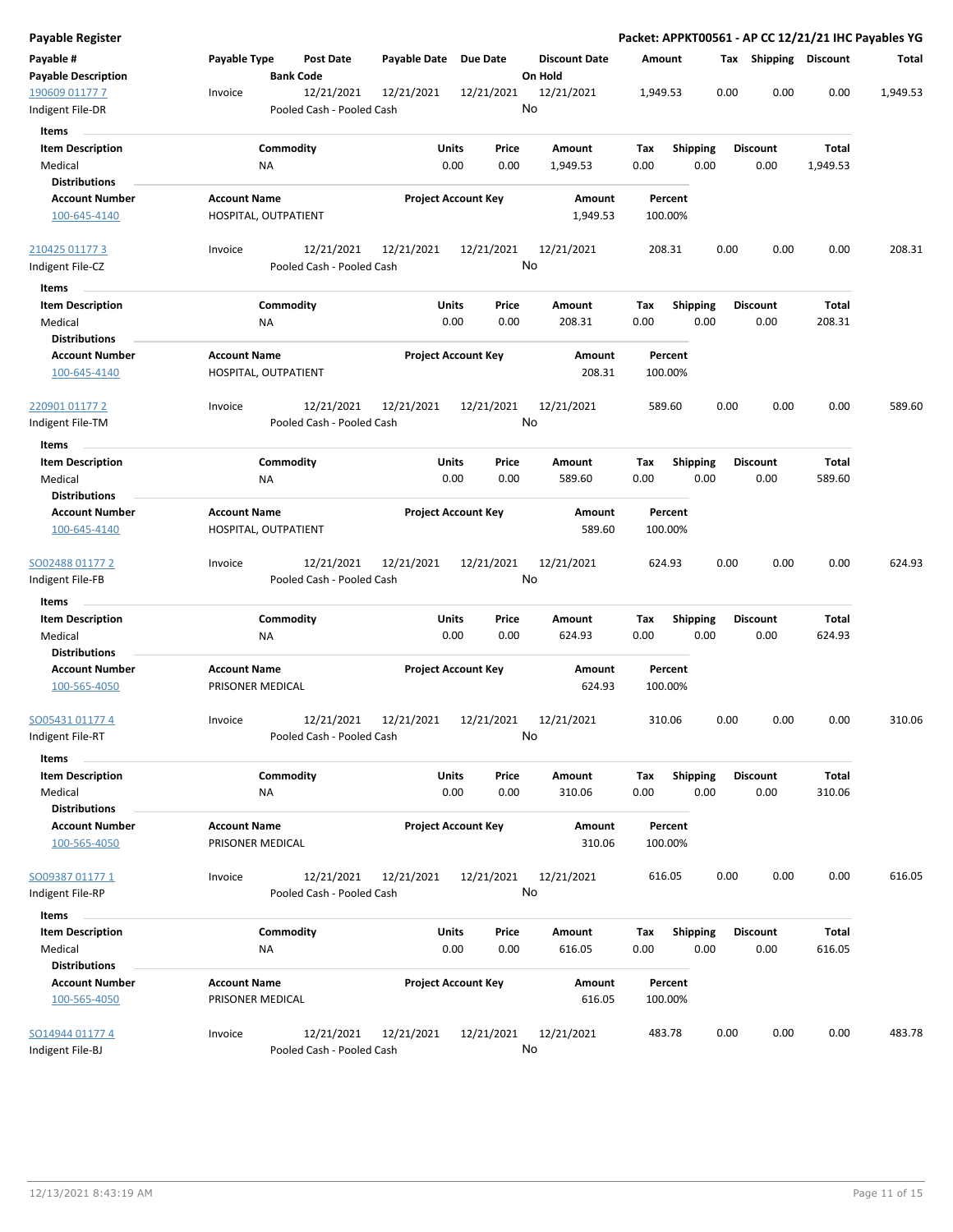| <b>Payable Register</b>                                    |                                                      |                            |                                   | Packet: APPKT00561 - AP CC 12/21/21 IHC Payables YG |                         |                 |          |
|------------------------------------------------------------|------------------------------------------------------|----------------------------|-----------------------------------|-----------------------------------------------------|-------------------------|-----------------|----------|
| Payable #<br><b>Payable Description</b>                    | Payable Type<br><b>Post Date</b><br><b>Bank Code</b> | Payable Date Due Date      | <b>Discount Date</b><br>On Hold   | Amount                                              | Tax Shipping Discount   |                 | Total    |
| Items                                                      | Commodity                                            | Units<br>Price             | Amount                            | Shipping                                            | <b>Discount</b>         | Total           |          |
| <b>Item Description</b><br>Medical<br><b>Distributions</b> | NA                                                   | 0.00                       | 0.00<br>483.78                    | Tax<br>0.00<br>0.00                                 | 0.00                    | 483.78          |          |
| <b>Account Number</b>                                      | <b>Account Name</b>                                  | <b>Project Account Key</b> | Amount                            | Percent                                             |                         |                 |          |
| 100-565-4050                                               | PRISONER MEDICAL                                     |                            | 483.78                            | 100.00%                                             |                         |                 |          |
| SO19103 01177 1                                            | 12/21/2021<br>Invoice                                | 12/21/2021<br>12/21/2021   | 12/21/2021                        | 377.77                                              | 0.00<br>0.00            | 0.00            | 377.77   |
| Indigent File-KA                                           | Pooled Cash - Pooled Cash                            |                            | No                                |                                                     |                         |                 |          |
| Items                                                      |                                                      |                            |                                   |                                                     |                         |                 |          |
| <b>Item Description</b>                                    | Commodity                                            | Units<br>Price             | Amount                            | <b>Shipping</b><br>Tax                              | <b>Discount</b>         | Total           |          |
| Medical<br><b>Distributions</b>                            | NA                                                   | 0.00                       | 0.00<br>377.77                    | 0.00<br>0.00                                        | 0.00                    | 377.77          |          |
| <b>Account Number</b>                                      | <b>Account Name</b>                                  | <b>Project Account Key</b> | Amount                            | Percent                                             |                         |                 |          |
| 100-565-4050                                               | PRISONER MEDICAL                                     |                            | 377.77                            | 100.00%                                             |                         |                 |          |
| SO22254 01177 2                                            | 12/21/2021<br>Invoice                                | 12/21/2021<br>12/21/2021   | 12/21/2021                        | 456.95                                              | 0.00<br>0.00            | 0.00            | 456.95   |
| Indigent File-CP                                           | Pooled Cash - Pooled Cash                            |                            | No                                |                                                     |                         |                 |          |
| Items                                                      |                                                      |                            |                                   |                                                     |                         |                 |          |
| <b>Item Description</b><br>Medical<br><b>Distributions</b> | Commodity<br>NA                                      | Units<br>0.00              | Price<br>Amount<br>0.00<br>456.95 | <b>Shipping</b><br>Tax<br>0.00<br>0.00              | <b>Discount</b><br>0.00 | Total<br>456.95 |          |
| <b>Account Number</b>                                      | <b>Account Name</b>                                  | <b>Project Account Key</b> | <b>Amount</b>                     | Percent                                             |                         |                 |          |
| 100-565-4050                                               | PRISONER MEDICAL                                     |                            | 456.95                            | 100.00%                                             |                         |                 |          |
| SO23070 01177 1                                            | 12/21/2021<br>Invoice                                | 12/21/2021<br>12/21/2021   | 12/21/2021                        | 616.05                                              | 0.00<br>0.00            | 0.00            | 616.05   |
| Indigent File-CC                                           | Pooled Cash - Pooled Cash                            |                            | No                                |                                                     |                         |                 |          |
| Items                                                      |                                                      |                            |                                   |                                                     |                         |                 |          |
| <b>Item Description</b>                                    | Commodity                                            | Units<br>Price             | Amount                            | <b>Shipping</b><br>Tax                              | <b>Discount</b>         | Total           |          |
| Medical                                                    | NA                                                   | 0.00                       | 0.00<br>616.05                    | 0.00<br>0.00                                        | 0.00                    | 616.05          |          |
| <b>Distributions</b>                                       |                                                      |                            |                                   |                                                     |                         |                 |          |
| <b>Account Number</b>                                      | <b>Account Name</b>                                  | <b>Project Account Key</b> | Amount                            | Percent                                             |                         |                 |          |
| 100-565-4050                                               | PRISONER MEDICAL                                     |                            | 616.05                            | 100.00%                                             |                         |                 |          |
| SO23657 01177 2                                            | 12/21/2021<br>Invoice                                | 12/21/2021<br>12/21/2021   | 12/21/2021                        | 421.62                                              | 0.00<br>0.00            | 0.00            | 421.62   |
| Indigent File-JS                                           | Pooled Cash - Pooled Cash                            |                            | No                                |                                                     |                         |                 |          |
| Items                                                      |                                                      |                            |                                   |                                                     |                         |                 |          |
| <b>Item Description</b>                                    | Commodity                                            | Units                      | Price<br>Amount                   | Shipping<br>Tax                                     | <b>Discount</b>         | Total           |          |
| Medical                                                    | NA                                                   | 0.00                       | 0.00<br>421.62                    | 0.00<br>0.00                                        | 0.00                    | 421.62          |          |
| <b>Distributions</b>                                       |                                                      |                            |                                   |                                                     |                         |                 |          |
| <b>Account Number</b><br>100-565-4050                      | <b>Account Name</b><br>PRISONER MEDICAL              | <b>Project Account Key</b> | Amount<br>421.62                  | Percent<br>100.00%                                  |                         |                 |          |
| SO38448 01177 1                                            | 12/21/2021<br>Invoice                                | 12/21/2021<br>12/21/2021   | 12/21/2021                        | 2,675.47                                            | 0.00<br>0.00            | 0.00            | 2,675.47 |
| Indigent File-CK                                           | Pooled Cash - Pooled Cash                            |                            | No                                |                                                     |                         |                 |          |
| Items                                                      |                                                      |                            |                                   |                                                     |                         |                 |          |
| <b>Item Description</b>                                    | Commodity                                            | Units                      | Price<br>Amount                   | <b>Shipping</b><br>Tax                              | <b>Discount</b>         | Total           |          |
| Medical                                                    | NA                                                   | 0.00                       | 0.00<br>2,675.47                  | 0.00<br>0.00                                        | 0.00                    | 2,675.47        |          |
| <b>Distributions</b>                                       |                                                      |                            |                                   |                                                     |                         |                 |          |
| <b>Account Number</b>                                      | <b>Account Name</b>                                  | <b>Project Account Key</b> | Amount                            | Percent                                             |                         |                 |          |
| 100-565-4050                                               | PRISONER MEDICAL                                     |                            | 2,675.47                          | 100.00%                                             |                         |                 |          |
| SO39345 01177 1                                            | 12/21/2021<br>Invoice                                | 12/21/2021<br>12/21/2021   | 12/21/2021                        | 1,747.70                                            | 0.00<br>0.00            | 0.00            | 1,747.70 |
| Indigent File-B-F                                          | Pooled Cash - Pooled Cash                            |                            | No                                |                                                     |                         |                 |          |
| Items                                                      |                                                      |                            |                                   |                                                     |                         |                 |          |
| <b>Item Description</b>                                    | Commodity                                            | Units                      | Price<br>Amount                   | Tax<br><b>Shipping</b>                              | <b>Discount</b>         | <b>Total</b>    |          |
| Medical                                                    | ΝA                                                   | 0.00                       | 0.00<br>1,747.70                  | 0.00<br>0.00                                        | 0.00                    | 1,747.70        |          |
| <b>Distributions</b>                                       |                                                      |                            |                                   |                                                     |                         |                 |          |
| <b>Account Number</b>                                      | <b>Account Name</b>                                  | <b>Project Account Key</b> | Amount                            | Percent                                             |                         |                 |          |
| 100-565-4050                                               | PRISONER MEDICAL                                     |                            | 1,747.70                          | 100.00%                                             |                         |                 |          |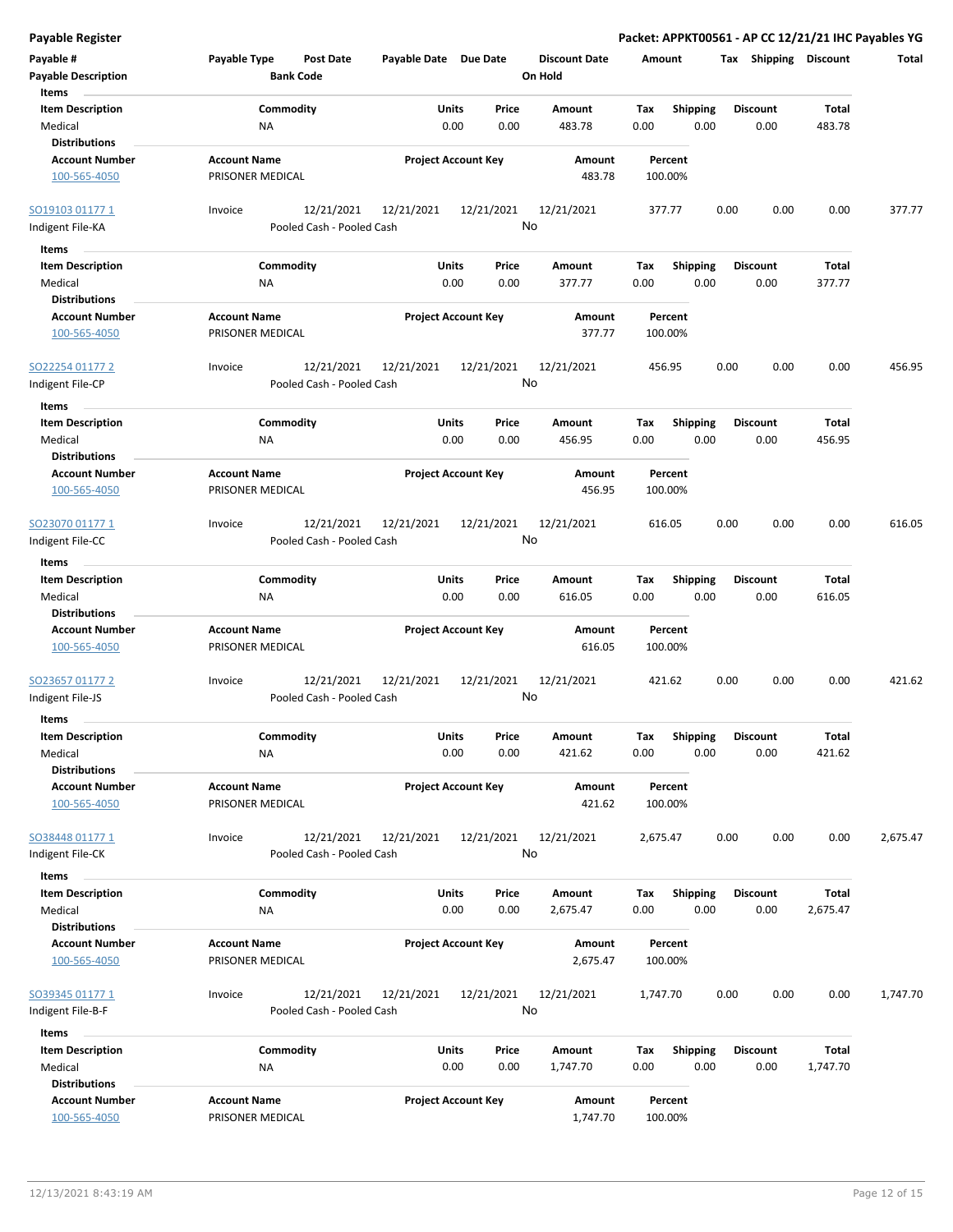| Payable Register           |                     |                           |                     |                            |                      |          |                 |      |                       |          | Packet: APPKT00561 - AP CC 12/21/21 IHC Payables YG |
|----------------------------|---------------------|---------------------------|---------------------|----------------------------|----------------------|----------|-----------------|------|-----------------------|----------|-----------------------------------------------------|
| Payable #                  | Payable Type        | Post Date                 | <b>Payable Date</b> | Due Date                   | <b>Discount Date</b> | Amount   |                 |      | Tax Shipping Discount |          | Total                                               |
| <b>Payable Description</b> |                     | <b>Bank Code</b>          |                     |                            | On Hold              |          |                 |      |                       |          |                                                     |
| SO40586 01177 1            | Invoice             | 12/21/2021                | 12/21/2021          | 12/21/2021                 | 12/21/2021           | 403.12   |                 | 0.00 | 0.00                  | 0.00     | 403.12                                              |
| Indigent File-MP           |                     | Pooled Cash - Pooled Cash |                     |                            | No                   |          |                 |      |                       |          |                                                     |
| Items                      |                     |                           |                     |                            |                      |          |                 |      |                       |          |                                                     |
| <b>Item Description</b>    |                     | Commodity                 | Units               | Price                      | Amount               | Tax      | <b>Shipping</b> |      | <b>Discount</b>       | Total    |                                                     |
| Medical                    | ΝA                  |                           | 0.00                | 0.00                       | 403.12               | 0.00     | 0.00            |      | 0.00                  | 403.12   |                                                     |
| <b>Distributions</b>       |                     |                           |                     |                            |                      |          |                 |      |                       |          |                                                     |
| <b>Account Number</b>      | <b>Account Name</b> |                           |                     | <b>Project Account Key</b> | Amount               |          | Percent         |      |                       |          |                                                     |
| 100-565-4050               | PRISONER MEDICAL    |                           |                     |                            | 403.12               |          | 100.00%         |      |                       |          |                                                     |
| <u>SO40713 01177 1</u>     | Invoice             | 12/21/2021                | 12/21/2021          | 12/21/2021                 | 12/21/2021           | 616.05   |                 | 0.00 | 0.00                  | 0.00     | 616.05                                              |
| Indigent File-CM           |                     | Pooled Cash - Pooled Cash |                     |                            | No                   |          |                 |      |                       |          |                                                     |
| Items                      |                     |                           |                     |                            |                      |          |                 |      |                       |          |                                                     |
| <b>Item Description</b>    |                     | Commodity                 | <b>Units</b>        | Price                      | Amount               | Tax      | <b>Shipping</b> |      | <b>Discount</b>       | Total    |                                                     |
| Medical                    | ΝA                  |                           | 0.00                | 0.00                       | 616.05               | 0.00     | 0.00            |      | 0.00                  | 616.05   |                                                     |
| <b>Distributions</b>       |                     |                           |                     |                            |                      |          |                 |      |                       |          |                                                     |
| <b>Account Number</b>      | <b>Account Name</b> |                           |                     | <b>Project Account Key</b> | Amount               |          | Percent         |      |                       |          |                                                     |
| 100-565-4050               | PRISONER MEDICAL    |                           |                     |                            | 616.05               |          | 100.00%         |      |                       |          |                                                     |
| SO40841 01177 3            | Invoice             | 12/21/2021                | 12/21/2021          | 12/21/2021                 | 12/21/2021           | 261.41   |                 | 0.00 | 0.00                  | 0.00     | 261.41                                              |
| ndigent File-CS            |                     | Pooled Cash - Pooled Cash |                     |                            | No                   |          |                 |      |                       |          |                                                     |
| Items                      |                     |                           |                     |                            |                      |          |                 |      |                       |          |                                                     |
| <b>Item Description</b>    |                     | Commodity                 | <b>Units</b>        | Price                      | Amount               | Tax      | <b>Shipping</b> |      | <b>Discount</b>       | Total    |                                                     |
| Medical                    | NA                  |                           | 0.00                | 0.00                       | 261.41               | 0.00     | 0.00            |      | 0.00                  | 261.41   |                                                     |
| <b>Distributions</b>       |                     |                           |                     |                            |                      |          |                 |      |                       |          |                                                     |
| <b>Account Number</b>      | <b>Account Name</b> |                           |                     | <b>Project Account Key</b> | Amount               |          | Percent         |      |                       |          |                                                     |
| 100-565-4050               | PRISONER MEDICAL    |                           |                     |                            | 261.41               |          | 100.00%         |      |                       |          |                                                     |
| SO40993 01177 4            | Invoice             | 12/21/2021                | 12/21/2021          | 12/21/2021                 | 12/21/2021           | 616.05   |                 | 0.00 | 0.00                  | 0.00     | 616.05                                              |
| Indigent File-RW           |                     | Pooled Cash - Pooled Cash |                     |                            | No                   |          |                 |      |                       |          |                                                     |
| Items                      |                     |                           |                     |                            |                      |          |                 |      |                       |          |                                                     |
| <b>Item Description</b>    |                     | Commodity                 | <b>Units</b>        | Price                      | Amount               | Tax      | <b>Shipping</b> |      | <b>Discount</b>       | Total    |                                                     |
| Medical                    | ΝA                  |                           | 0.00                | 0.00                       | 616.05               | 0.00     | 0.00            |      | 0.00                  | 616.05   |                                                     |
| <b>Distributions</b>       |                     |                           |                     |                            |                      |          |                 |      |                       |          |                                                     |
| <b>Account Number</b>      | <b>Account Name</b> |                           |                     | <b>Project Account Key</b> | Amount               |          | Percent         |      |                       |          |                                                     |
| 100-565-4050               | PRISONER MEDICAL    |                           |                     |                            | 616.05               |          | 100.00%         |      |                       |          |                                                     |
| SO41364 01177 4            | Invoice             | 12/21/2021                | 12/21/2021          | 12/21/2021                 | 12/21/2021           | 1,431.35 |                 | 0.00 | 0.00                  | 0.00     | 1,431.35                                            |
| ndigent File-BF            |                     | Pooled Cash - Pooled Cash |                     |                            | No                   |          |                 |      |                       |          |                                                     |
| Items                      |                     |                           |                     |                            |                      |          |                 |      |                       |          |                                                     |
| <b>Item Description</b>    |                     | Commodity                 | <b>Units</b>        | Price                      | Amount               | Tax      | Shipping        |      | <b>Discount</b>       | Total    |                                                     |
| Medical                    | NA                  |                           |                     | 0.00<br>0.00               | 1,431.35             | 0.00     | 0.00            |      | 0.00                  | 1,431.35 |                                                     |
| <b>Distributions</b>       |                     |                           |                     |                            |                      |          |                 |      |                       |          |                                                     |
| <b>Account Number</b>      | <b>Account Name</b> |                           |                     | <b>Project Account Key</b> | Amount               |          | Percent         |      |                       |          |                                                     |
| 100-565-4050               | PRISONER MEDICAL    |                           |                     |                            | 1,431.35             |          | 100.00%         |      |                       |          |                                                     |
|                            |                     |                           |                     |                            |                      |          |                 |      |                       |          |                                                     |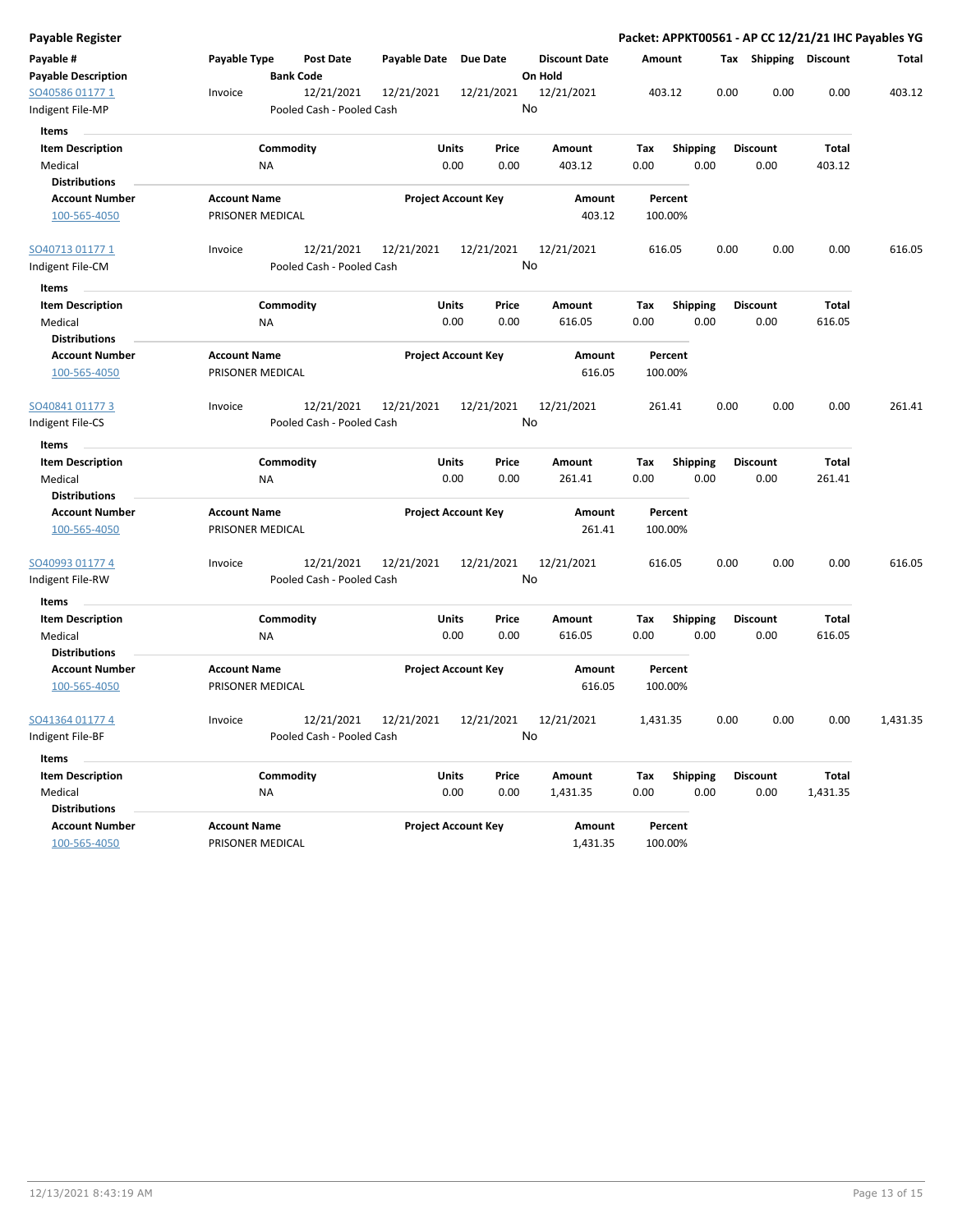## Payable Summary

| <b>Type</b> | Count               | Gross     | Tax  | Shipping | <b>Discount</b> | Total     | <b>Manual Payment</b> | <b>Balance</b> |
|-------------|---------------------|-----------|------|----------|-----------------|-----------|-----------------------|----------------|
| Credit Memo |                     | $-61.22$  | 0.00 | 0.00     | 0.00            | $-61.22$  | 0.00                  | $-61.22$       |
| Invoice     | 55                  | 22,345.62 | 0.00 | 0.00     | 0.00            | 22,345.62 | 0.00                  | 22.345.62      |
|             | <b>Grand Total:</b> | 22,284.40 | 0.00 | 0.00     | 0.00            | 22,284.40 | 0.00                  | 22,284.40      |